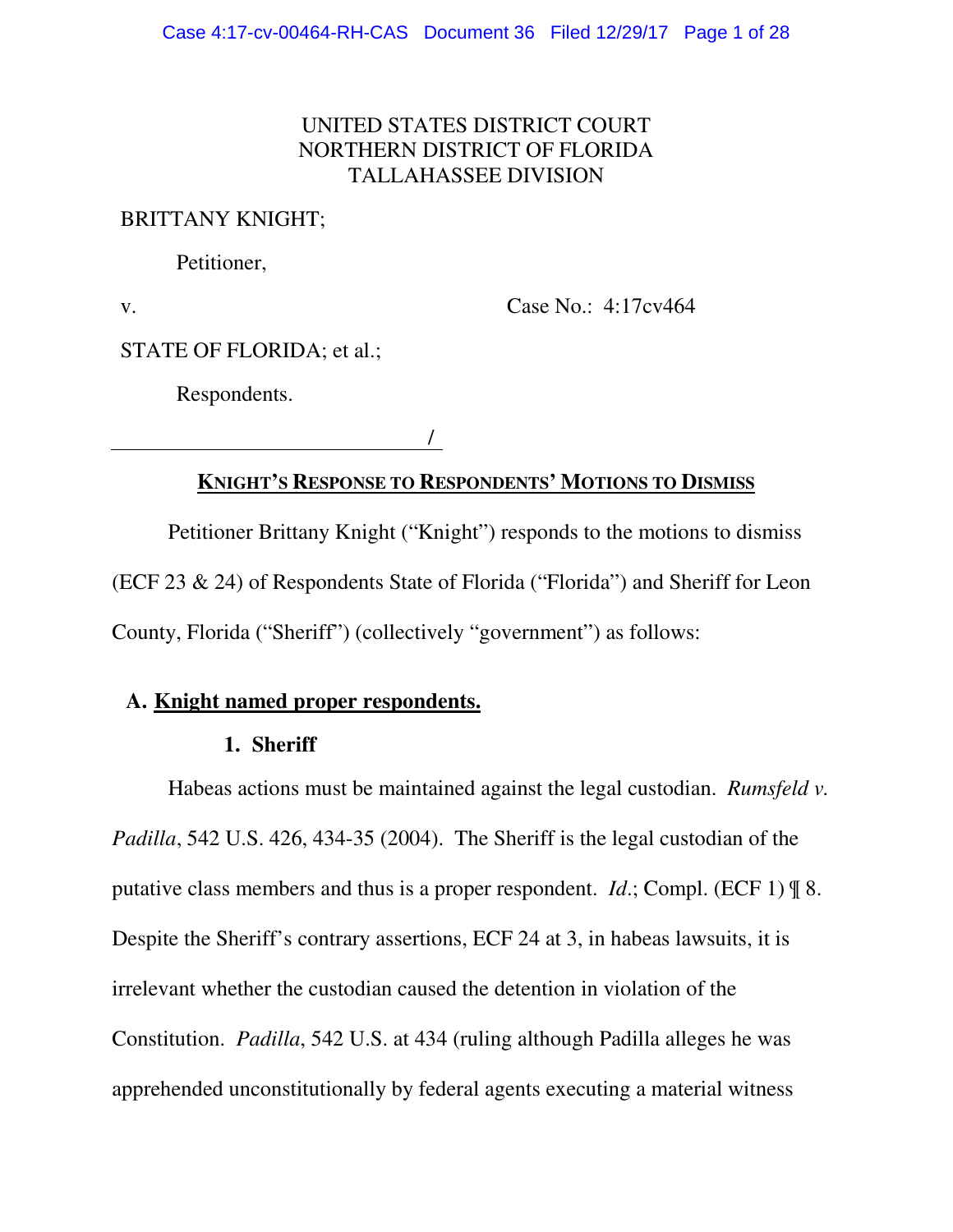warrant, he must pursue habeas relief against his current detainer, Commander Marr). Indeed, post-conviction federal habeas relief is nearly always sought against the secretary of corrections, even though the secretary played no part in the conviction. The Sheriff is a proper party.

### **2. Florida**

Florida requests sovereign immunity protection. Florida's Mot. to Dismiss (ECF 23) at 5. However, Knight named Florida as a party not because it is the custodian, but because of its purported interest in the outcome of the lawsuit. *See*  Fed.R.Civ.P. 19. Consequently, whether Congress has abrogated Florida's sovereign immunity for habeas relief or habeas relief may be obtained in federal court pursuant to the *Ex parte Young* exception is irrelevant. *See Cent. Virginia Cmty. Coll. v. Katz*, 546 U.S. 356, 378 n.14 (2006) (observing that "precedent today" supports the conclusion that a writ of habeas is "no infringement on state sovereignty"); *Brennan v. Stewart*, 834 F.2d 1248, 1252, n.6 (5th Cir. 1988) (habeas claims "pass muster under the Eleventh Amendment because the habeas theory of a civil suit against the bad jailer fits perfectly with the *Ex parte Young* fiction."). Given the Florida's assertion of an interest in continued detention in the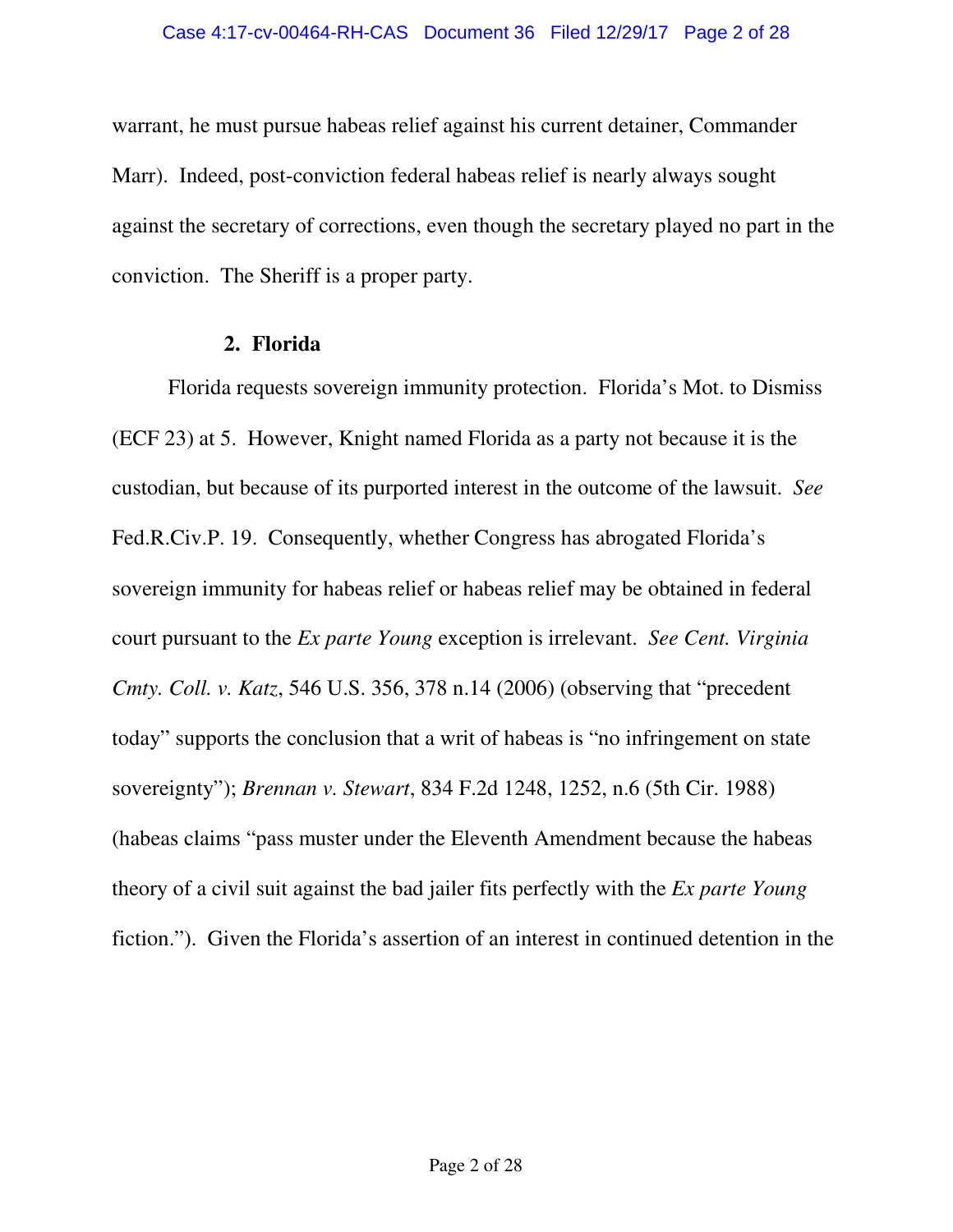state habeas cases that Knight filed, $<sup>1</sup>$  Florida's involvement in this federal lawsuit</sup> turns on whether Florida continues to claim an interest in the lawsuit's outcome.

In Florida, criminal cases are prosecuted on behalf of the state, not a particular county or a state official. As the real party in interest, only Florida has a purported interest at stake in bail determinations—public safety and the defendant's appearance at subsequent proceedings. *See United States v. Salerno*, 481 U.S. 739, 749 (1987). In fact, Florida asserted its "compelling" interest in pretrial detention. Florida's Mot. to Dismiss (ECF 23) at 22. And the interest is Florida's alone. The Sheriff, as the legal custodian, has no interest, as he merely detains and releases whomever a judge commands. Fed.R.Civ.P. 19 permits joinder of a party who "claims an interest" that may be impaired by the disposition of a lawsuit. For this reason, Knight sued the State of Florida as well.

Only if Florida expressly disclaims any interest in the disposition of a lawsuit—leaving no party to assert an interest in pretrial detention—may it be relieved of the burden of defending the unconstitutional detentions. However, if Florida continues to claim an interest and choses to remain a party, then it implicitly waives sovereign immunity. *See Clark v. Barnard*, 108 U.S. 436, 447

<sup>&</sup>lt;sup>1</sup> Knight petitioned the state courts three times to challenge her pretrial detention through an unaffordable bail. *See* ECF 1-1, ECF 1-3, *Knight v. State*, No. 1D17-1630 (Fla. 1st DCA). Each time, Florida opposed relief and asserted its interest in Knight's continued detention.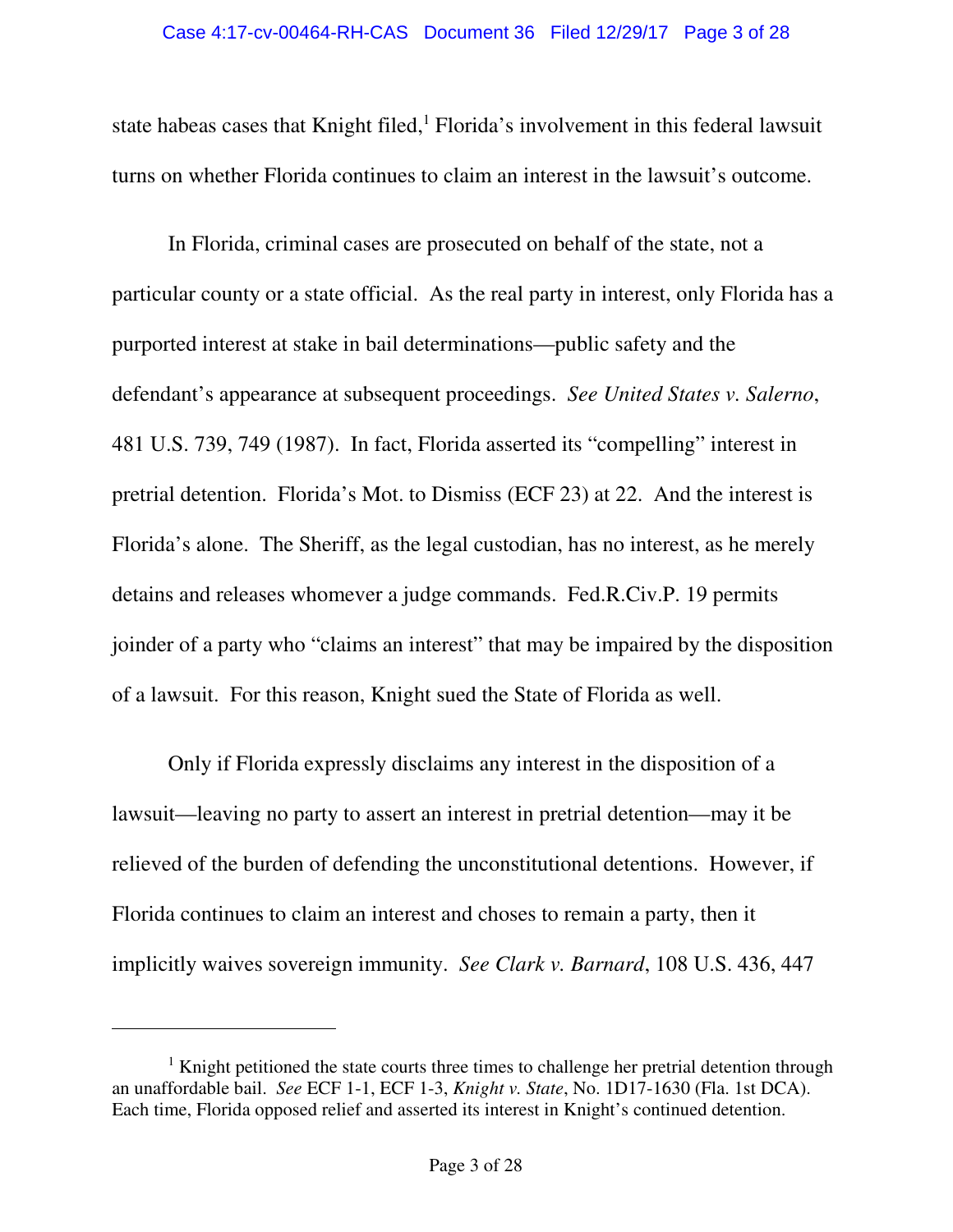(1883) (ruling that voluntarily appearing in federal court to assert an interest waives sovereign immunity).

### **B. The class has standing.**

Knight is no longer in pretrial detention and she recognizes the relief she seeks no longer applies to her individually. *See* Notice of Voluntary Dismissal of Count 3 & 4 (ECF 16). However, she is the class representative and the U.S. Supreme Court has made clear that in some cases "the termination of a class representative's claim does not moot the claims of the unnamed members of the class." *County of Riverside v. McLaughlin*, 500 U.S. 44, 51 (1991). So long as Knight had standing when she filed the lawsuit, the class claims are inherently transitory, and Knight continues to have a personal stake in the outcome, the Court may resolve the class claims. *Id*.

## **1. Knight had standing when she filed the lawsuit.**

On October 13, 2017, Knight filed this lawsuit. This was 5 days before the state court approved her criminal plea bargain. ECF 16. Equally important, this was 11 days after she exhausted her state remedies by the state appellate court denying her May 2017 habeas petition. *Knight v. State*, 226 So. 3d 1082 (Fla. 1st DCA 2017).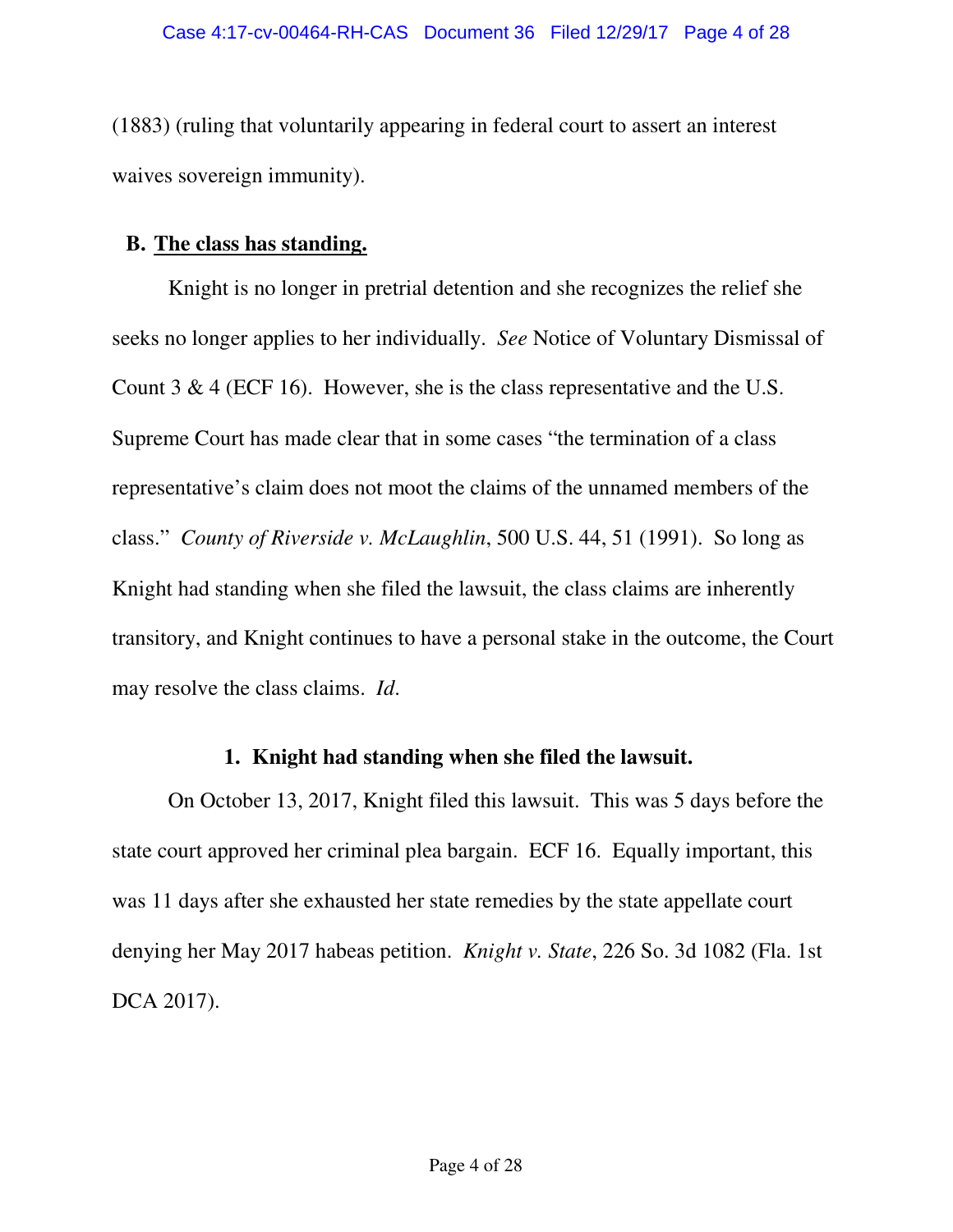#### Case 4:17-cv-00464-RH-CAS Document 36 Filed 12/29/17 Page 5 of 28

The Respondents argue Knight did not have standing when she filed the lawsuit. Florida's Mot. to Dismiss (ECF 23) at 9. They reason that "as a practical matter [she] lost any personal stake" to pretrial release when she reached a plea agreement.<sup>2</sup> *Id*. They overstate the effect of a plea agreement.

A plea agreement, like scheduling a trial, certainly presumes that a case will soon be resolved. However, the criminal defendant moves from "pretrial" to "convicted" only with the state court's judgment. After all, the court enters the criminal judgment, not the prosecutor or the parties, and any plea agreement remains subject to the court's approval. *See Bradley v. State*, 727 So. 2d 1001, 1002 (Fla. 4th DCA 1999). There is no legal support for the proposition that the anticipated, more immediate resolution of a case eliminates any interest a defendant otherwise has in challenging pretrial detention, and defendants have not identified any. A court's entered order of conviction, not the proposed resolution, determines whether a defendant remains in "[p]retrial detention" or has been "released or convicted." *See Gerstein v. Pugh*, 420 U.S. 103, 111 n.11 (1975). Knight was not convicted until 5 days after she filed this lawsuit.

<sup>&</sup>lt;sup>2</sup> The Respondents appear to recede from this reasoning when they argue that Knight's "change in detention status render[ed] her claims moot" after she was "incarcerated pursuant to her judgment and sentence." Florida's Mot. to Dismiss (ECF 23) at 11.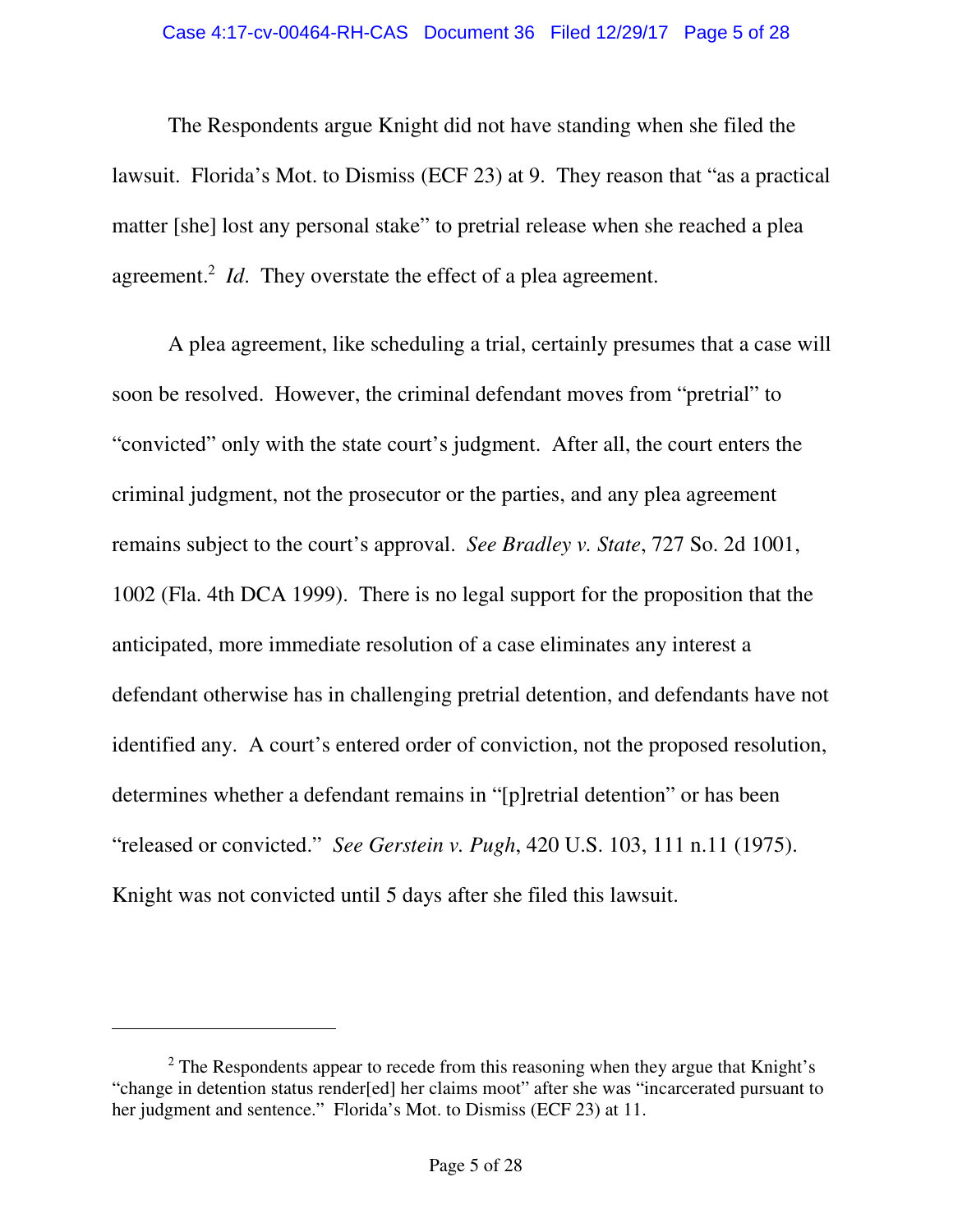Because the Court could have ordered Knight released pretrial on the day she filed this lawsuit, she had and continues to have standing to assert the claims.

### **2. Class claims are inherently transitory.**

The class claims are capable of repetition, yet evading review "because the passage of time inevitably moot[s] claims of [this] kind." *Stein v. Buccaneers Ltd. P'ship*, 772 F.3d 698, 706 (11th Cir. 2014). Knight asserts that pretrial inmates are detained in violation of the U.S. Constitution. Compl. (ECF 1). They are detained through the imposition of an unaffordable bail with neither the "degree of confidence" required to deprive a person of liberty nor consideration of lessrestrictive alternative measures to achieve the state's interests. *Id*., at 8-9, ¶¶ 31- 32. Knight claims this is a common practice that will continue into the future without the Court's intervention. *Id*.

"Pretrial detention is by nature temporary, and it is most unlikely that any given individual could have his constitutional claim decided on appeal before he is either released or convicted." *Gerstein*, 420 U.S. at 111 n.11. Most criminal charges are resolved within six months. Thomas Decl. (ECF 5-1) at 4, ¶ 6. Before reaching federal court, a pretrial inmate would have to first exhaust state remedies. This takes about five months. *Id*., ¶ 5(g). Even if a petitioner reached federal court before her criminal case was resolved, it is unlikely that the federal petition and appeal would be resolved before the state criminal case. It was only because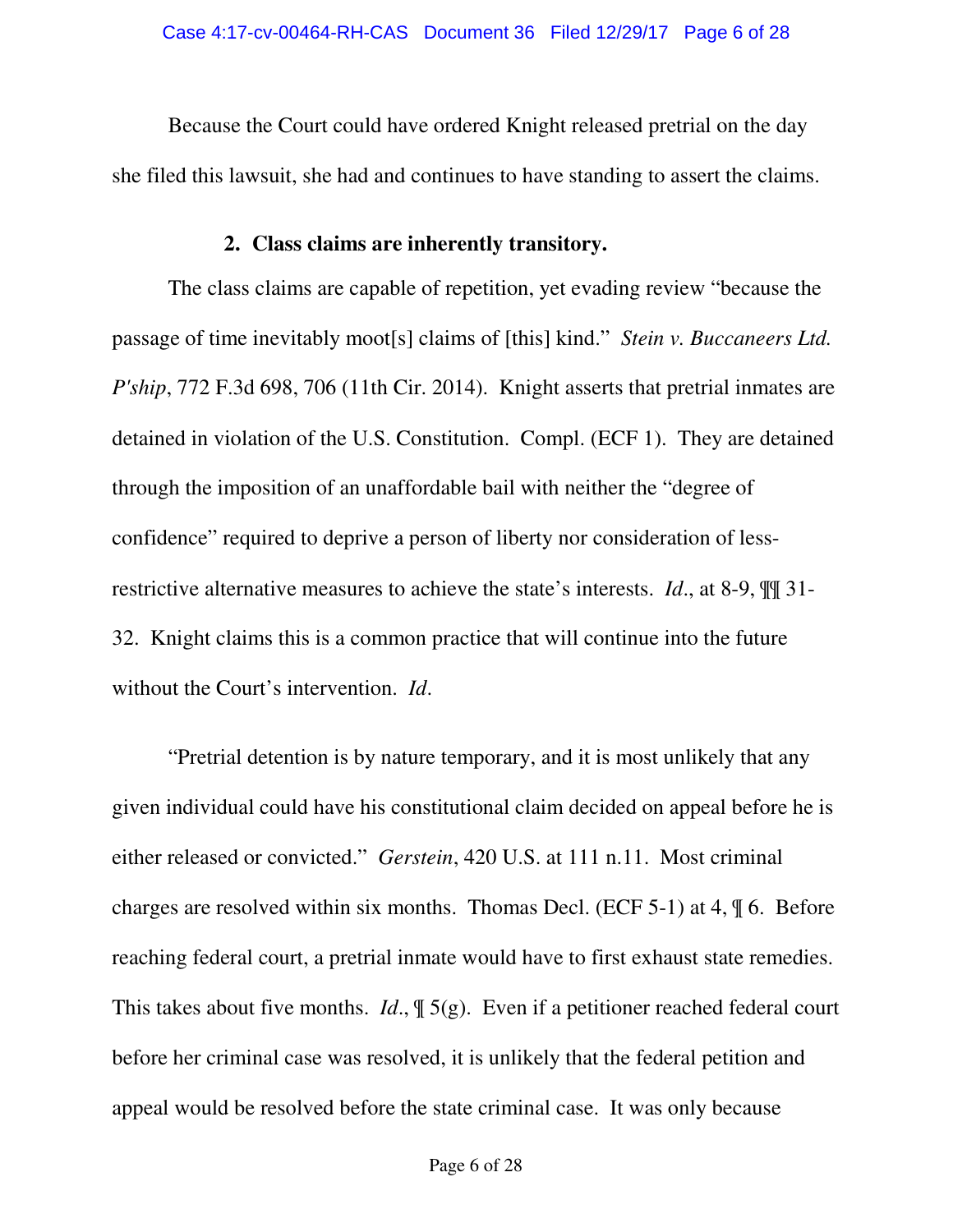#### Case 4:17-cv-00464-RH-CAS Document 36 Filed 12/29/17 Page 7 of 28

Knight spent an extraordinary time in pretrial detention—nearly 16 months—that she was able to reach federal court. The state appellate court took 151 days to deny her September 2016 habeas, and another 151 days to deny her May 2017 habeas. *See* Compl. (ECF 1) at 6-7, ¶ 26. Indeed, for Knight's May 2017 habeas, she had to petition the Florida Supreme Court for an order compelling the First District to issue a ruling before the First District actually did so. *See* ECF 23-2.

Therefore, unless Knight is allowed to present the class claims, the constitutional violations she alleges remain capable of repetition, yet evading review. Because of the slow and protracted process of challenging bail determinations in state court, Knight's case presents the best opportunity for a federal court to address the seriousness of the claims she presents on behalf of class members.

## **3. Knight is a sufficient representative.**

"[T]he Supreme Court has made clear, more than once, that the necessary personal stake in a live class-action controversy sometimes is present even when the named plaintiff's own individual claim has become moot." *Stein*, 772 F.3d at 705. Knight, as argued in her Motion to Certify a Class (ECF 5), 10-13, will adequately present the class claims.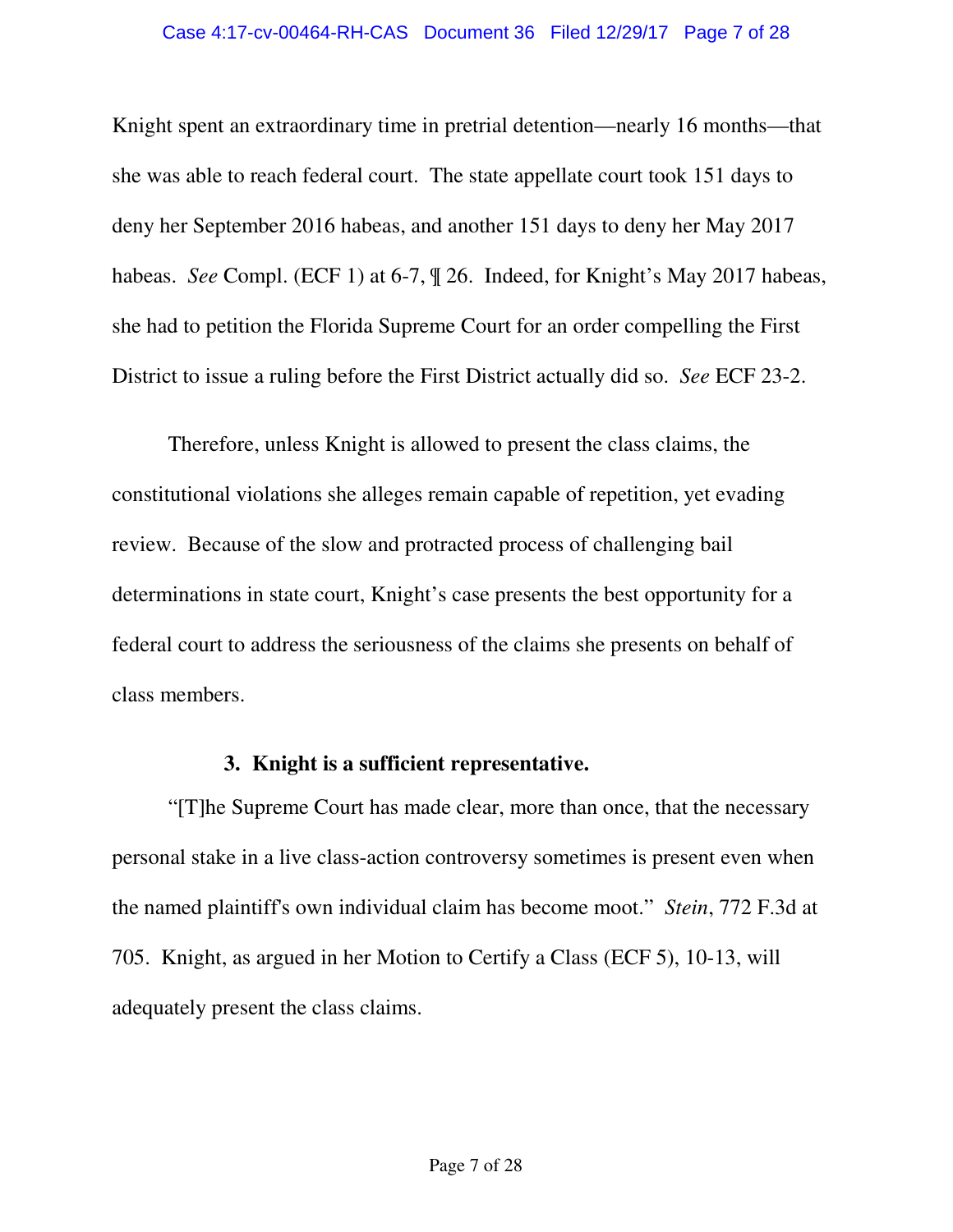### **C.** *Younger* **abstention does not apply.**

Abstention pursuant to *Younger v. Harris*, 401 U.S. 37 (1971), is inappropriate for three reasons. The Court should reject Respondents' arguments urging abstention. Florida's Mot. to Dismiss (ECF 23) at 11-18. First, the federalism concerns animating *Younger* are satisfied by habeas exhaustion. Second, the requested relief will not interfere with Florida's criminal prosecutions. Third, the putative class members have no adequate remedy in the criminal case to prevent irreparable injury. Accordingly, the Court should fulfill its "virtually unflagging obligation to hear and decide" claims of constitutional violations. *See Sprint Communications, Inc. v. Jacobs*, 134 S. Ct. 584, 591 (2013) (quotations omitted).

### **1. Exhaustion satisfied** *Younger's* **federalism concerns.**

*Younger* "[a]bstention is based upon the theory that '[t]he accused should first set up and rely upon his defense in the state courts … .'" *Middlesex County Ethics Comm. v. Garden State Bar Ass'n*, 457 U.S. 423, 435 (1982) ("*Middlesex*") (quoting *Younger*, 401 U.S. at 45). The same federalism concerns animating *Younger* underpin the habeas exhaustion doctrine. *Preiser v. Rodriguez*, 411 U.S. 475, 491 (1973). However, the federalism concerns weigh differently in habeas and § 1983 civil rights lawsuits. In habeas cases, federalism is "careful[ly] balance[d]" with "the need to preserve the writ of habeas corpus as a swift and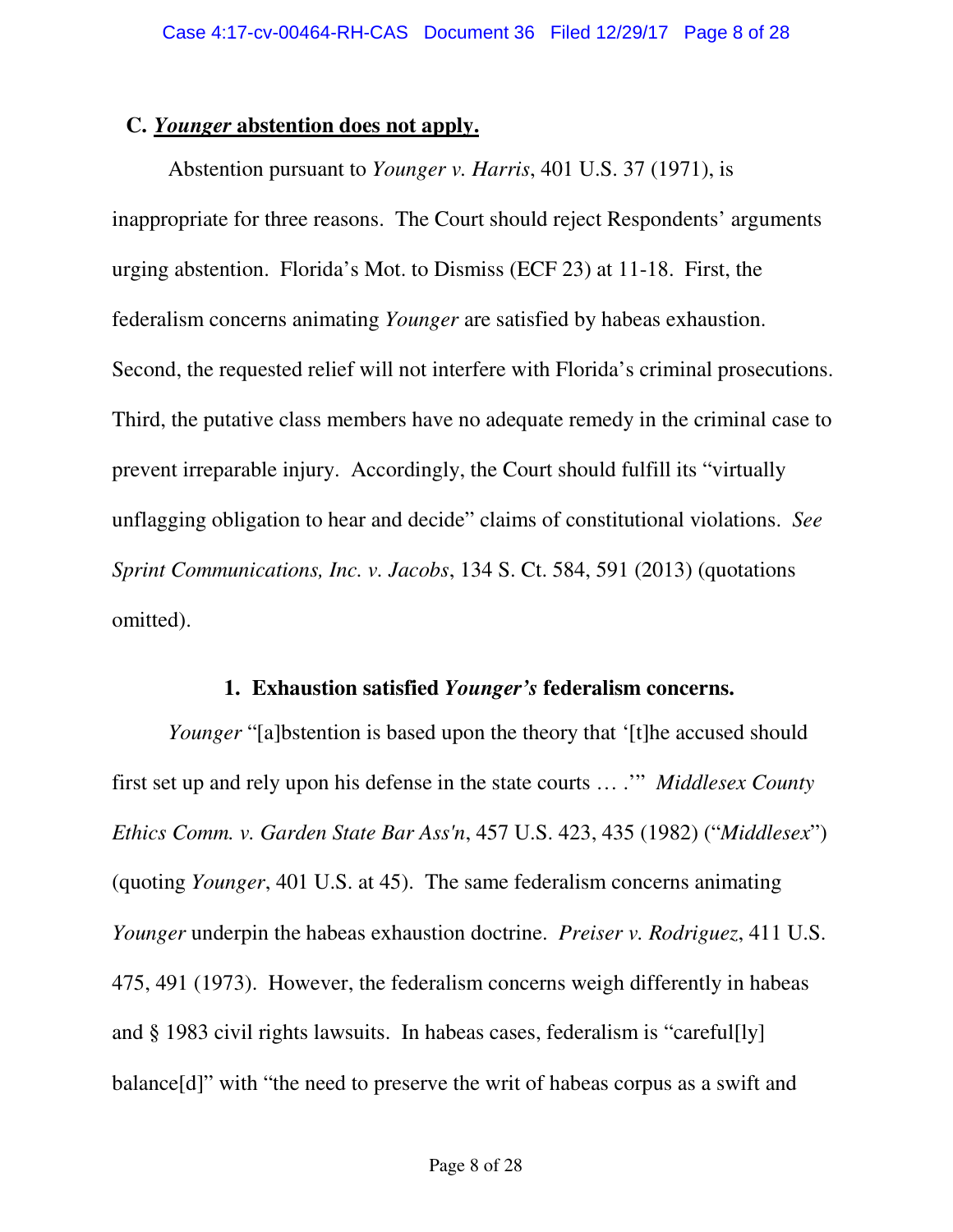imperative remedy in all cases of illegal restraint or confinement." *Braden v. 30th Judicial Circuit Court of Kentucky*, 410 U.S. 484, 490 (1973) (framing the abstention discussion entirely in terms of habeas exhaustion while citing to and giving the same justifications animating *Younger*) (quotation omitted). Section 1983 lawsuits do not "challenge[] the very fact or duration of his physical imprisonment," *Preiser*, 411 U.S. at 500, and thus need not balance an "imperative remedy," *Braden,* 410 U.S. at 490. Accordingly, most decisions to abstain pursuant to *Younger* foreclose § 1983 lawsuits, not properly exhausted habeas claims. Indeed, in our circuit, *Younger* has applied to habeas relief that lies at the heart of Younger—relief that indirectly seeks to enjoin a prosecution*Younger's* heart. *See Hughes v. Attorney Gen. of Florida*, 377 F.3d 1258 (11th Cir. 2004) (petitioner on bail asserted "that the Florida statutes at issue are preempted by federal law"); *Kolski v. Watkins*, 544 F.2d 762, 766 (5th Cir. 1977)<sup>3</sup> (abstaining per *Younger* in pretrial habeas action to invalidate criminal statute).

Here, after three habeas petitions in one year, Knight exhausted state remedies. Compl. (ECF 1) at 6-7, ¶ 26. Knight's exhaustion applies to other class members. *St. Jules v. Savage*, 512 F.2d 881, 882 (5th Cir. 1975) (holding where a

<sup>3</sup> In *Bonner v. City of Prichard*, 661 F.2d 1206, 1209 (1981) (*en banc*), the Eleventh Circuit adopted as binding precedent all decisions of the former Fifth Circuit handed down prior to October 1, 1981.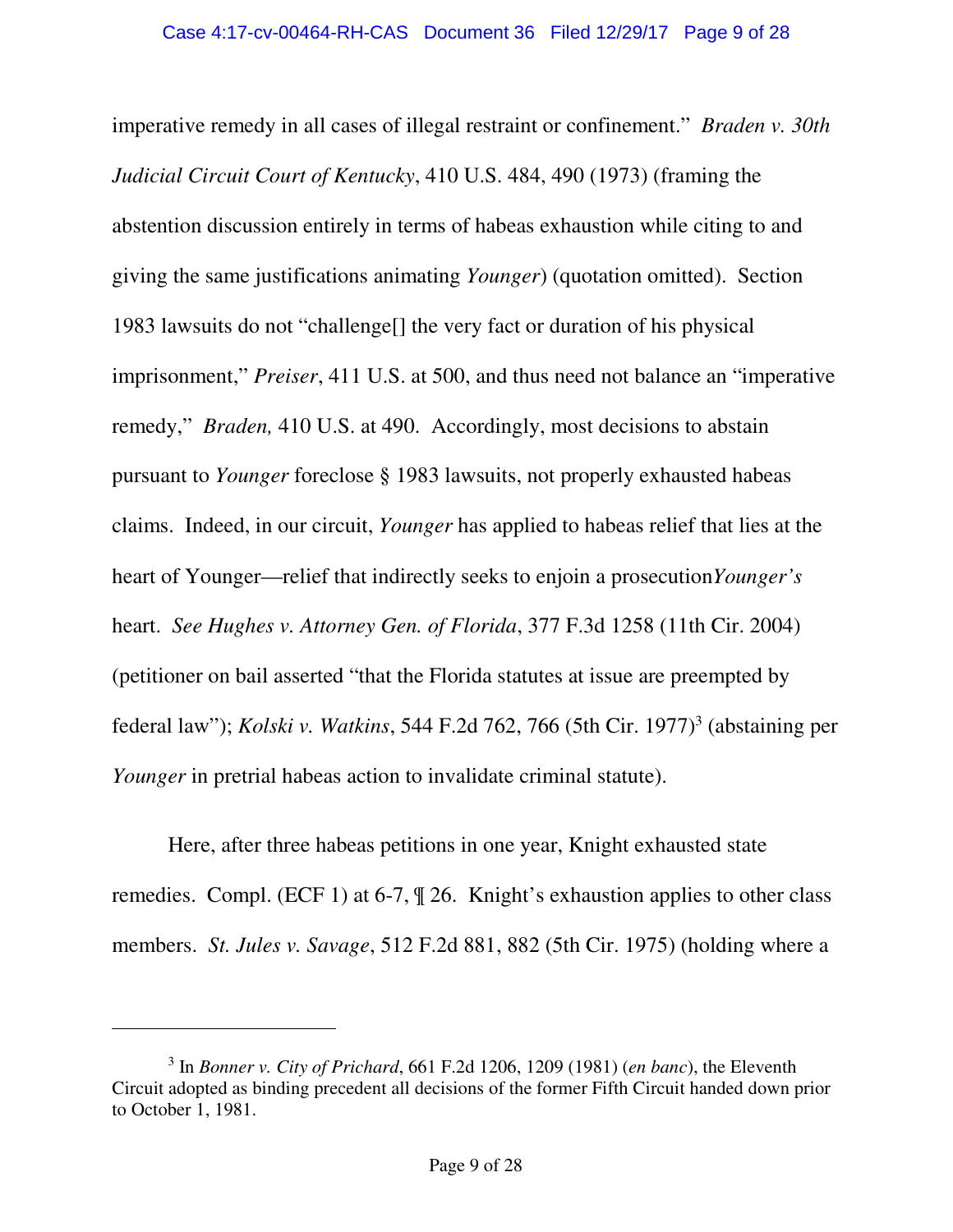state court "rejected, without opinion" the "single constitutional challenge" of an individual, the class claims were also exhausted because "individual consideration of each petition would serve no useful purpose"). The federalism concerns animating *Younger* have been satisfied.

### **2.** *Younger* **standards**

If the Court concludes that the exhaustion does not satisfy the federalism concerns animating *Younger*, it should proceed to its analysis.

Only the satisfaction of three elements warrant *Younger* abstention: (1) the state proceedings "constitute an ongoing state judicial proceeding"; (2) the state proceedings "implicate important state interests"; (3) the parties had an "adequate opportunity in the state proceedings to raise constitutional challenges." *31 Foster Children v. Bush*, 329 F.3d 1255, 1274 (11th Cir. 2003) (quoting *Middlesex County Ethics Comm. v. Garden State Bar Ass'n,* 457 U.S. 423, 432 (1982)). Here, the first and third elements foreclose *Younger* abstention

# **3. Knight's requested relief will not interfere with ongoing criminal prosecutions.**

*Middlesex's* first element includes "whether the federal proceeding will *interfere* with an ongoing state court proceeding." *31 Foster Children*, 329 F.3d at 1276 (emphasis added). The "relief requested and the effect it would have on the state proceedings" determine interference. *Id*. "If there is no interference, then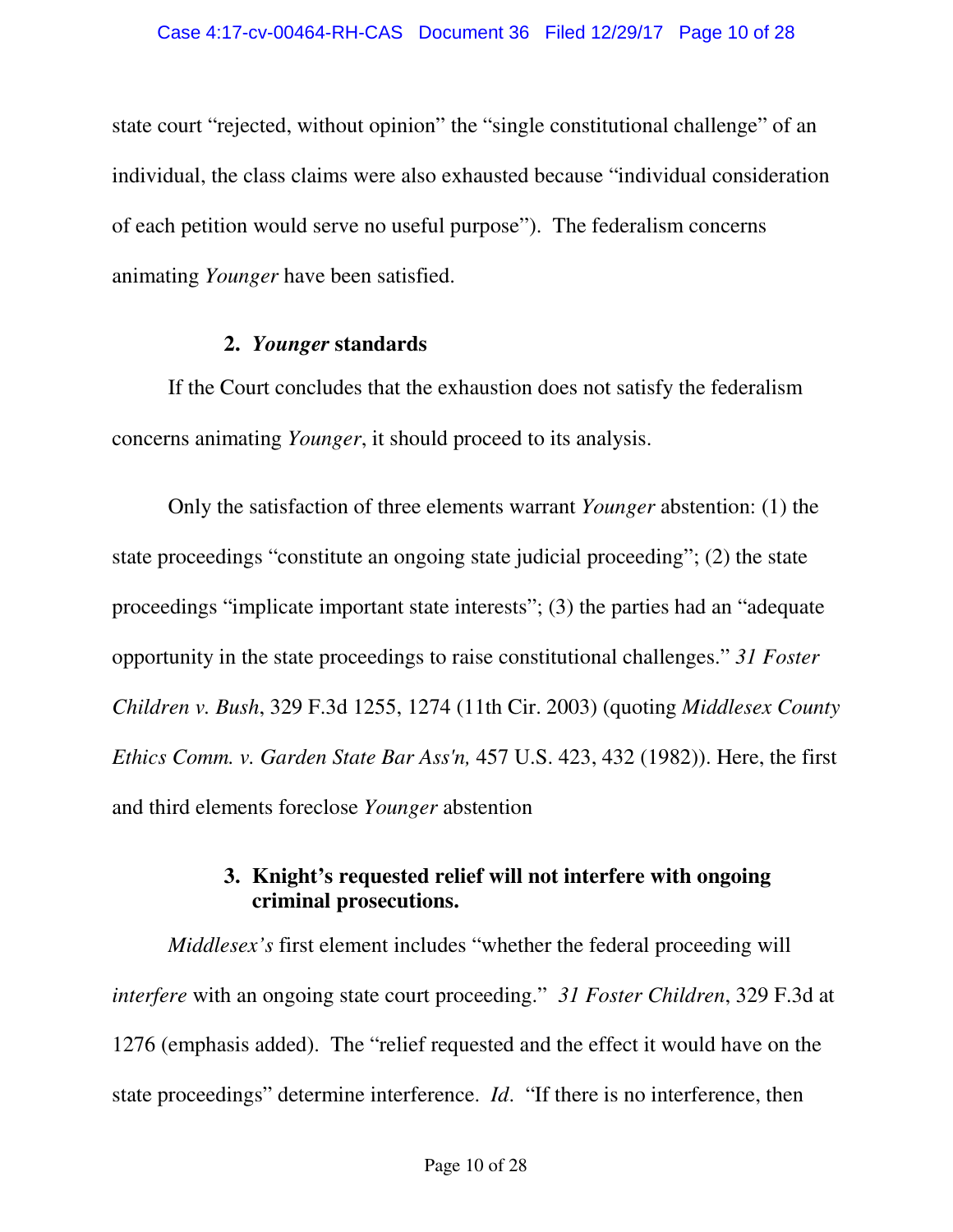abstention is not required." *Id.* Here, Knight's requested relief will not interfere with the ongoing criminal prosecutions to warrant abstention.

The binding panel decision in *Pugh v. Rainwater*, 483 F.2d 778 (5th Cir. 1973), disposes of Respondents' abstention arguments*.* In *Rainwater*, a class of pretrial inmates brought a § 1983 lawsuit against the state attorney, state judge, and police. *See Gerstein v. Pugh*, 420 U.S. 103, 420 U.S. at 107-08, 107 n.5 (1975) (describing the *Rainwater* claim on appeal). The inmates "sought declaratory and injunctive relief entitling them to preliminary hearings." *Rainwater,* 483 F.2d at 781. In deciding that *Younger* abstention did not apply, the court reasoned that the suit "sought no relief which would impede pending or future prosecutions on various charges in the state courts" because the class action was not "against any pending or future court proceedings *as such*." *Id.*, at 781-82. The challenge to pretrial detention did not affect the merits of any subsequent criminal prosecution. Accordingly, district courts may resolve questions that "affect state procedures for handling criminal cases" unrelated to the merits of the prosecution itself. *Id*., at 781-82.

The Supreme Court endorsed the *Rainwater* holding in *Gerstein*, 420 U.S. 103. It unequivocally concluded that the "District Court correctly held" that the "injunction was not directed at the state prosecutions" and "could not prejudice the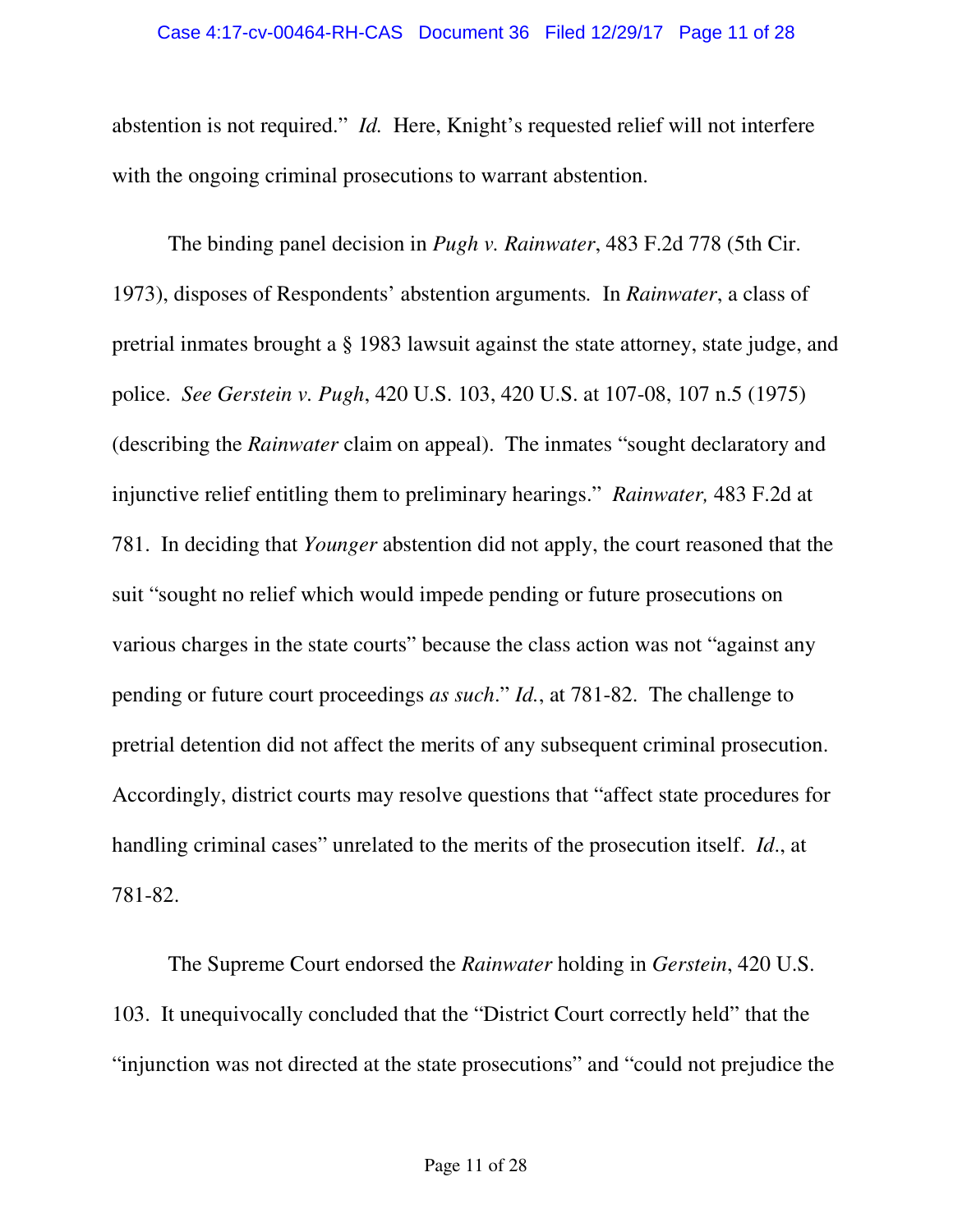conduct of the trial on the merits." *Id*., at 108 n.9. Accordingly, *Younger* did not apply. *Id*.

The *O'Shea v. Littleton,* 414 U.S. 488 (1974), branch of the *Younger* abstention does not apply here. In *O'Shea*, the plaintiffs sued a "county magistrate and judge" pursuant to § 1983 to enjoin their racially discriminatory bail, sentencing, and jury trial practices. *Id*., at 490-92. The contemplated relief involved periodic reports, continuous supervision, and possible contempt proceedings against judges. *Id*., at 501-02. Although the high Court determined the plaintiffs lacked standing, it continued its consideration. *Id*., at 499. It ruled *Younger* applied because the federal judges should not conduct "continuous or piecemeal interruptions of the state proceedings", "adjudicate assertions of noncompliance", or tell judges how to conduct criminal trials. *Id*., at 500. It was particularly concerned about "proving noncompliance" in individual cases, sanctioning disobeying judges, and the need for relief. *Id*., at 502-503. The Court correctly reasoned that federal court intervention in that context against state officials would be "unworkable" because it would require an "ongoing federal audit" of the entire criminal justice system, including by requiring state court judges to defend "their motivations" in adjudicating individual cases. *O'Shea*, 414 U.S. at 493 n.1, 500, 510.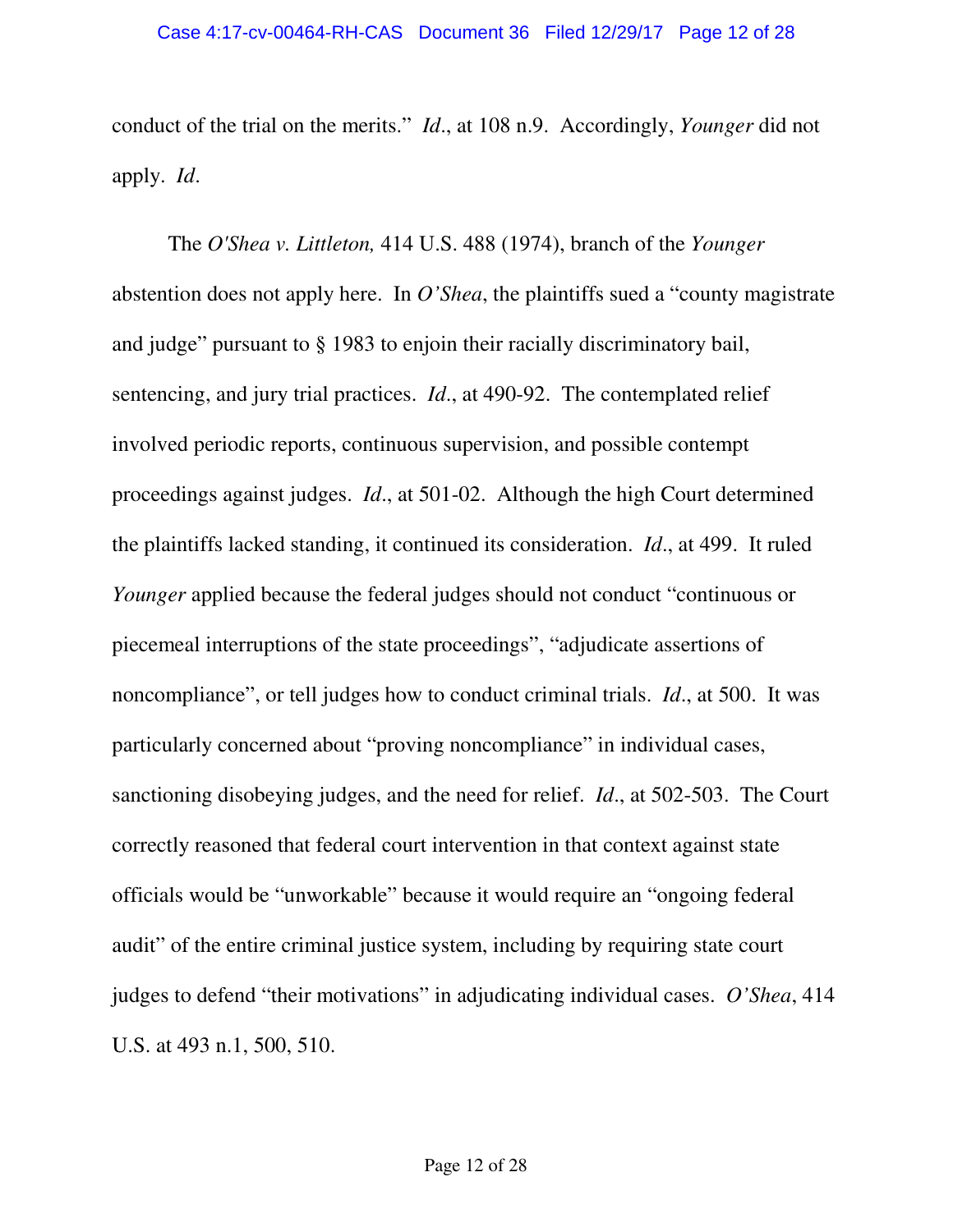Thus, the high Court draws a distinction. District courts may abstain pursuant to *O'Shea* from hearing requests for an injunction that dictate criminal trial outcomes, contemplate *individualized* interruptions and ongoing corrections of pretrial practices, or require reporting. However, pursuant to *Gerstein*, federal courts may impose uniform, pretrial procedural mandates applicable to all cases. This is substantially the same distinction *Braden* recognized. Federalism bars federal courts from adjudicating the "merits of an affirmative defense to a state criminal charge" before judgment, but not to demand the enforcement of an "affirmative constitutional obligation" that is both exhausted and incurable after judgment. *Braden v. 30th Judicial Circuit Court of Kentucky*, 410 U.S. 484, 489– 90 (1973); *Dickerson v. State of La.*, 816 F.2d 220, 226 (5th Cir. 1987) ("[D]emands to enforce a "constitutional obligation" (speedy trial) are acceptable.").

The relief Knight seeks falls under *Gerstein*. Knight requests the release of those pretrial inmates who have not been afforded due process and, thus, are detained in violation of the U.S. Constitution. Compl. (ECF 1) at 18-20. Two features of the requested relief make *Younger* inapplicable. First and principally, Knight does not seek to enjoin a state judge or prosecutor. *See News–Journal Corp. v. Foxman,* 939 F.2d 1499, 1511 (11th Cir.1991) (ruling *Younger* applied to newspaper's effort to enjoin a state court's gag order needed to impanel an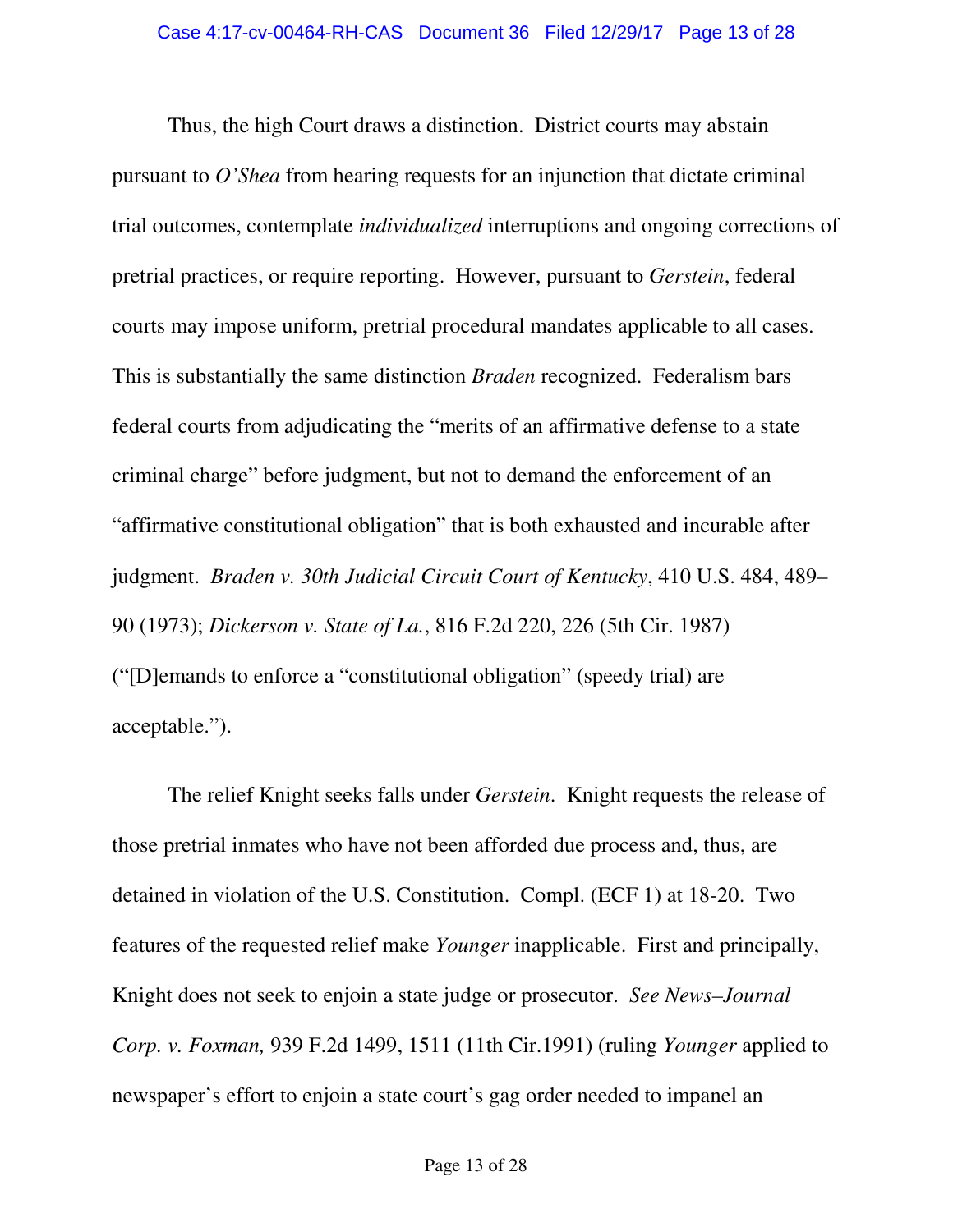impartial jury). Much like federal postconviction review that declares a state criminal law unconstitutional, a state court is not bound by a federal declaration (although its convictions would similarly be overturned). The Court need not answer whether it is "willing to jail the state judge for contempt?" *Pompey v. Broward County*, 95 F.3d 1543, 1550 (11th Cir. 1996). State court judges are not parties and cannot face contempt here. Only the Sheriff as custodian can physically release a class member held in violation of the constitution.

Furthermore, the relief will not have the effect of restraining the prosecution from bringing a case to trial. *See Luckey v. Miller*, 976 F.2d 673, 677 (11th Cir. 1992) (ruling *Younger* applied where relief would have had the effect of restraining every indigent prosecution until the systemic improvements they wanted were in place). Florida may and will continue to prosecute persons released pretrial. That pretrial release may enable the criminal defendant to better prepare for trial<sup>4</sup> and not be forced to accept a plea of time served<sup>5</sup> does not impede the prosecution. It ensures fair trials. If Florida has a concern, it "could simply hold another (constitutionally adequate) detention hearing." *Reem v. Hennessy*, No. 17cv6628

<sup>&</sup>lt;sup>4</sup> Pretrial release "permits the unhampered preparation of a defense, and serves to prevent the infliction of punishment prior to conviction." *Pugh v. Rainwater*, 572 F.2d 1053, 1056-57 (5th Cir. 1978) ("*Rainwater II*").

<sup>5</sup> *See ODonnell v. Harris County, Texas*, 251 F. Supp. 3d 1052, 1107 (S.D. Tex. 2017) (accepting evidence that misdemeanor defendants who profess innocence commonly plead guilty "in order to be released much earlier that if they … challenged the prosecution's case.").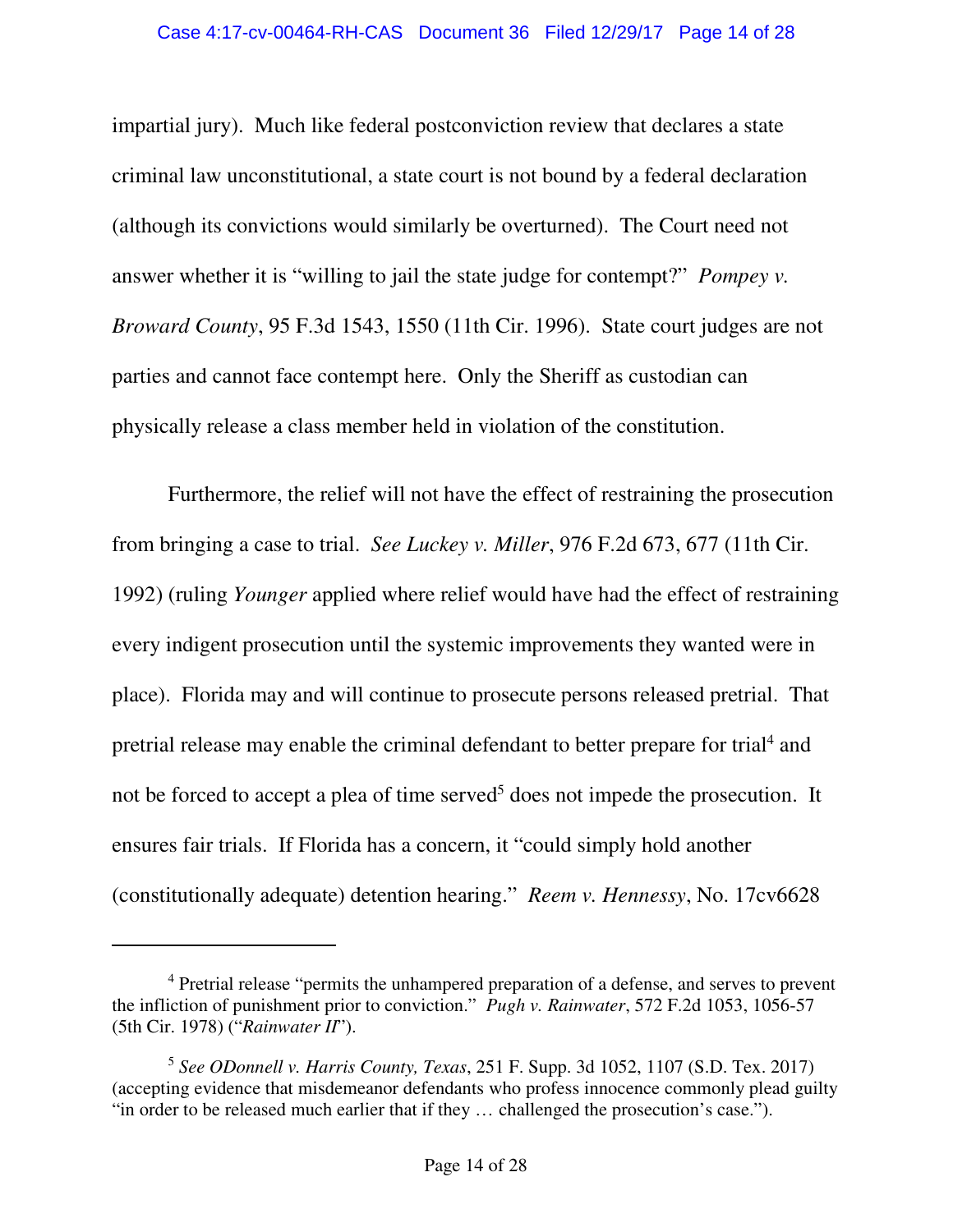(N.D. Cal. Nov. 29, 2017), Order Denying Mot. to Dismiss (ECF  $8)^6$  at 4. Knight's relief is not directed at the criminal "proceedings *as such*." *Rainwater*, 483 F.2d at 781-82.

Second, the relief will not interpose the federal court's individualized judgment for the state court's view. Knight seeks no reassessment of the state court's factual findings. *See 31 Foster Children v. Bush*, 329 F.3d 1255, 1278 (11th Cir. 2003) (ruling *Younger* applied because a federal court may order a different plan for a *particular* foster child); *Pompey*, 95 F.3d at 1548-49 (ruling *Younger* applied to avoid "ensnar[ing] the federal district court in relitigation of the state contempt proceeding issues"). Instead, state courts are left to decide whether an accused can afford the monetary bail, whether less-restrictive alternatives to pretrial detention exist, and whether the government established its need by clear and convincing proof. Knight requests relief that may be uniformly applied to all class members, thus eliminating individualized findings of fact. Only where the government departs from the constitutional mandates and a class member continues to be held in violation of the U.S. Constitution would this Court be asked to order the release based on the state court's findings or failure to make any findings. Knight requests no relitigation of the facts.

<sup>&</sup>lt;sup>6</sup> Available from https://university.pretrial.org/viewdocument/order-in-reem-v-hennessyus-dist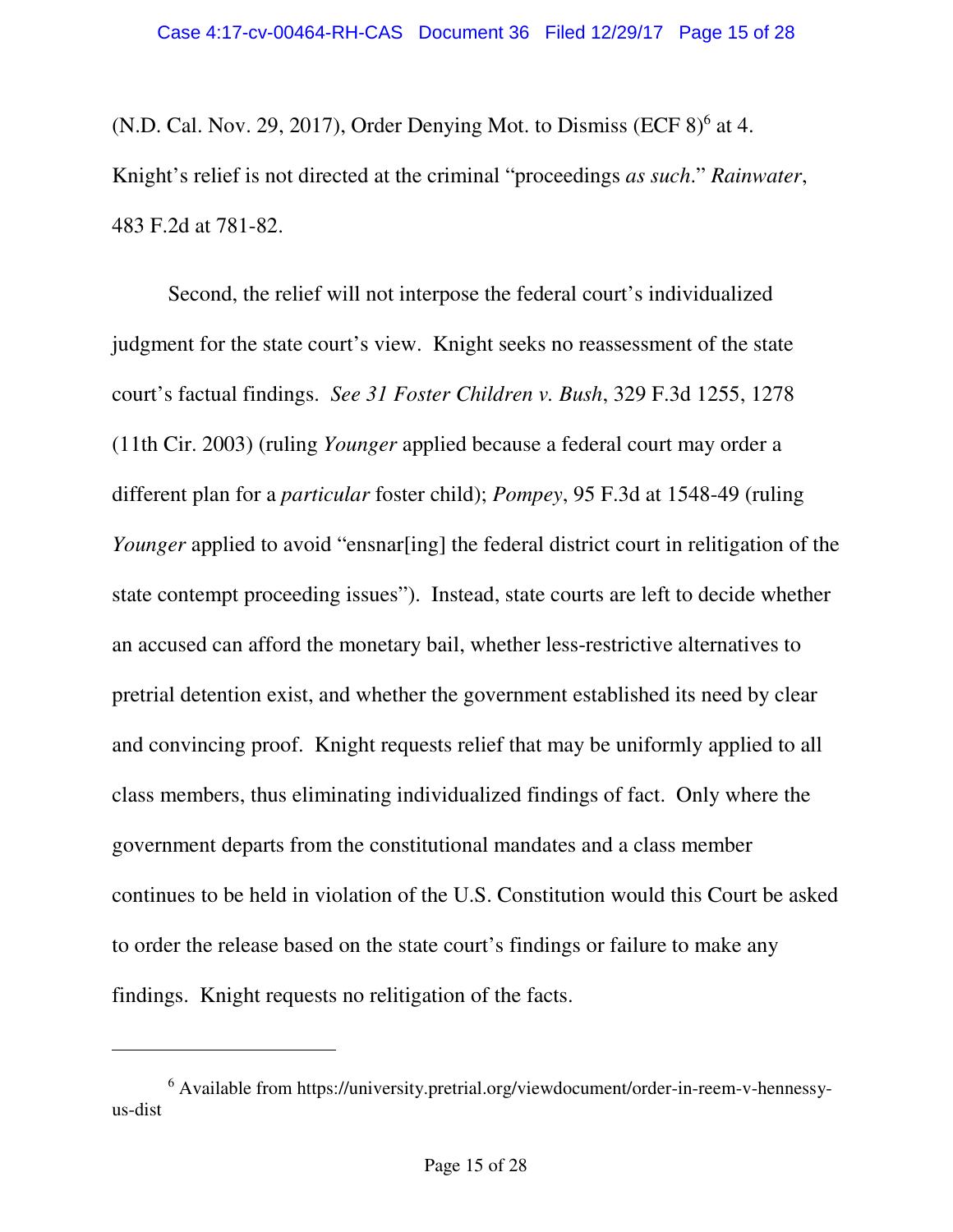#### **4. No adequate remedy in the criminal case exists**

Pending state proceedings do not provide an adequate remedy (*Middlesex's* third element) for two reasons. First, unconstitutional pretrial detention "[can]not be raised in defense of the criminal prosecution." *Gerstein,* 420 U.S. at 108 n.9. Relief for unconstitutional pretrial detention cannot be obtained through direct appeal after judgment because the unconstitutional pretrial detention cannot invalidate a conviction and thus is it irrelevant to the appealable issues. As our Circuit noted, "If these plaintiffs were barred by *Younger* from this forum, what relief might they obtain in their state court trials? Since their pre-trial incarceration would have ended as of the time of trial, no remedy would exist." *Pugh v. Rainwater*, 483 F.2d 778, 782 (5th Cir. 1973).

Instead, in Florida, claims of unconstitutional pretrial detention require instituting a *new* habeas proceeding in the state district courts. *Norton-Nugin v. State*, 179 So. 3d 557, 559 (Fla. 2d DCA 2015). This habeas proceeding is an independent, original jurisdiction case. Art. V, § 4(3), Fla. Const. Although § 2241 requires the exhaustion of available state remedies, *Younger* focuses on the remedies available in the "ongoing state judicial proceeding." *Middlesex*, 457 U.S. at 432. *Younger* considers whether the adequate remedy exists in the "*single* pending or future state proceeding". *Rainwater*, 483 F.2d at 782. *Younger* does not require litigants to institute *new* proceedings. *Rainwater*, 483 F.2d at 782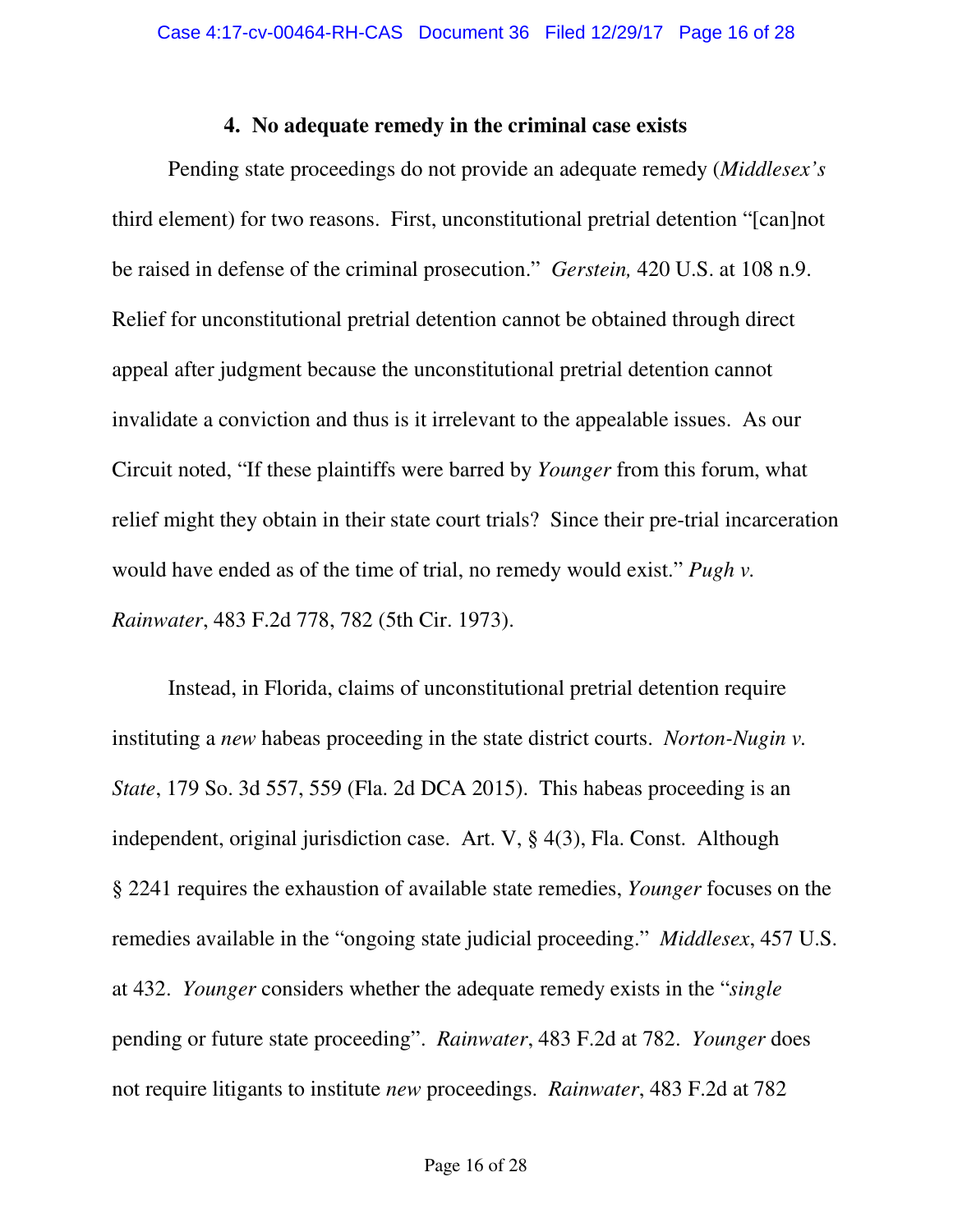(ruling there is no requirement that litigants initiate a "second state court proceeding to adjudicate a federal claim");<sup>7</sup> see also Fernandez v. Trias Monge, 586 F.2d 848, 852-853 (1st Cir. 1978) (even if state habeas relief is available, it is not a bar to federal court relief under *Younger*). In evaluating whether relief may be obtained in the ongoing state judicial proceeding, our circuit differentiates between the criminal prosecution and ancillary litigation. In *The News-Journal Corp. v. Foxman,* the Eleventh Circuit ruled "the district court acted appropriately under *Younger* to abstain from exercising jurisdiction … because [a] case was pending for review of the same federal issues in state court." 939 F.2d 1499, 1510 (11th Cir. 1991). Notably, the Court focused on the fact that the "petition for review of the restrictive order was pending before the intermediate Florida appellate court," and not the related criminal case, which was also pending. *Id*. *Younger* looks to whether the person has an adequate remedy in the pending criminal case, not a separate, new habeas proceeding. The putative class members have no ability to claim unconstitutional pretrial detention in their ongoing criminal prosecution or appeal of a conviction.

<sup>7</sup> Notably, when the *Gerstein* district court first granted relief in 1971, *Pugh v. Rainwater*, 332 F. Supp. 1107 (S.D. Fla. 1971), the state district courts had jurisdiction to issue a writ of mandamus or habeas to compel the very probable cause hearings ordered by the federal court. Art. V, § 5(3), Fla. Const. (1968), available at http://fall.fsulawrc.com/crc/conhist/1968con.html.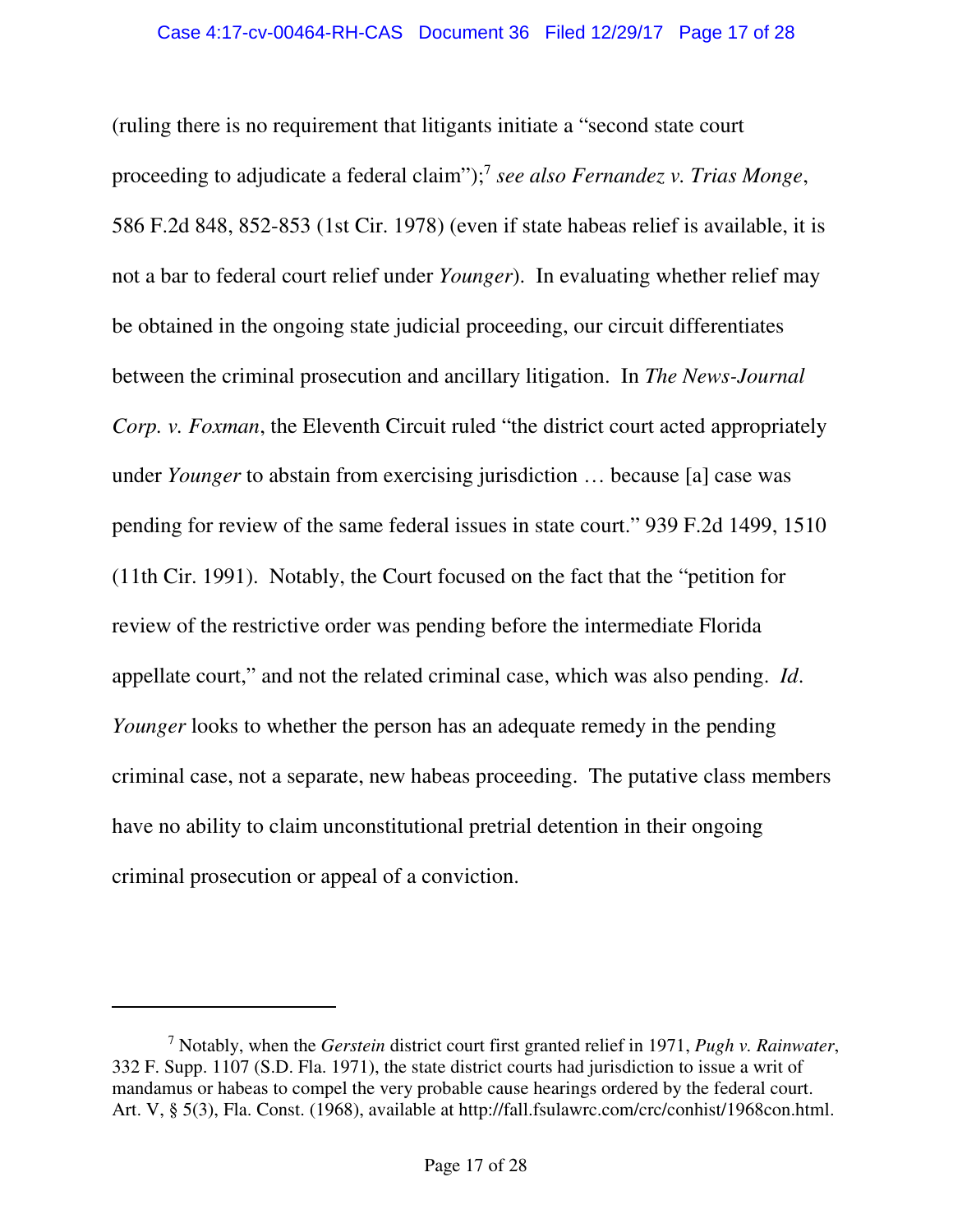Second, even if independent habeas lawsuits are considered part of the ongoing state judicial proceeding, class members would not have sufficient time to obtain relief of these constitutional claims in state court. "Pretrial detention is by nature temporary." *Gerstein*, 420 U.S. at 111 n.11. *Younger* "presupposes the opportunity to raise and have timely decided by a competent state tribunal the federal issues involved." *Gibson v. Berryhill*, 411 U.S. 564, 577 (1973). Habeas actions take about five months and most criminal charges are resolved within six months or less. Thomas Decl. (ECF 5-1) at 4,  $\mathbb{I}$  5(g), 6. Although resolution of habeas claims are supposed to be prompt, relief from unconstitutional pretrial detention—if it comes at all—comes too late to be meaningful. *See* Knight's Mandamus Petition (ECF 23-2) (requesting a prompt determination of her habeas petition that remained unresolved after 4 months).

#### **5. Other district courts have refused to abstain.**

Other district courts have ruled that *Younger* abstention is inappropriate in cases challenging bail or other pretrial release conditions. *See Holland v. Rosen*, CV 17-4317 (JBS-KMW), 2017 WL 4180003, at \*22 (D.N.J. Sept. 21, 2017) (collecting cases and ruling *Younger* did not apply because mandating a procedure for bail determinations "could not prejudice the conduct of the trial on the merits"); *Walker v. City of Calhoun, Georgia*, 4:15-CV-0170-HLM, 2017 WL 2794064, at \*3 (N.D. Ga. June 16, 2017) (ruling *Younger* did not apply because plaintiffs lack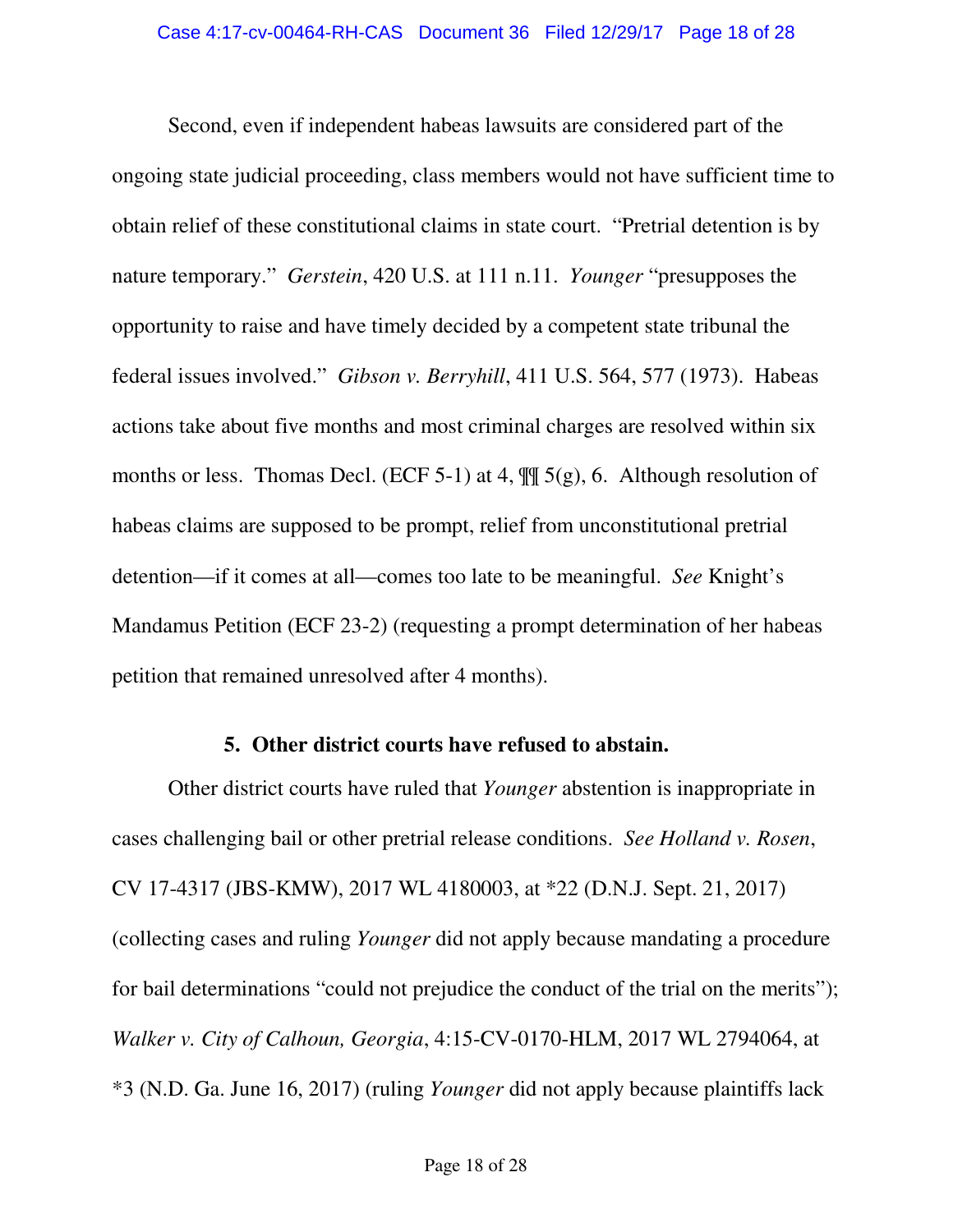an "adequate opportunity to raise their constitutional challenges" in the state proceeding) (appeal pending No. 17-13139 (11<sup>th</sup> Cir.)); *ODonnell v. Harris Cty.*, 227 F. Supp. 3d 706, 734 (S.D. Tex. 2016) (ruling *Younger* did not apply because the plaintiffs' requested relief would "not affect the merits of subsequent criminal prosecutions").

#### **6. Conclusion**

This Court should reach the same result as other federal district courts and rule *Younger* does not warrant abstention. Federalism concerns are satisfied. The requested relief will not interfere with Florida's criminal prosecutions. No adequate remedy exists in the criminal case.

## **D. Knight states two claims for relief.**

Knight will first examine the scrutiny that the Court should apply to the government's deprivation of liberty through an unaffordable bail. Then, she will address the Respondents' arguments that Knight failed to state a claim for relief for a deprivation of substantive due process (Count 1) or procedural due process (Count 2). Knight relies on her Memorandum of Law (ECF 3) that briefs the causes of action in detail. She incorporates it by reference. Here, she focuses her argument on the Respondents' arguments raised in the motions to dismiss.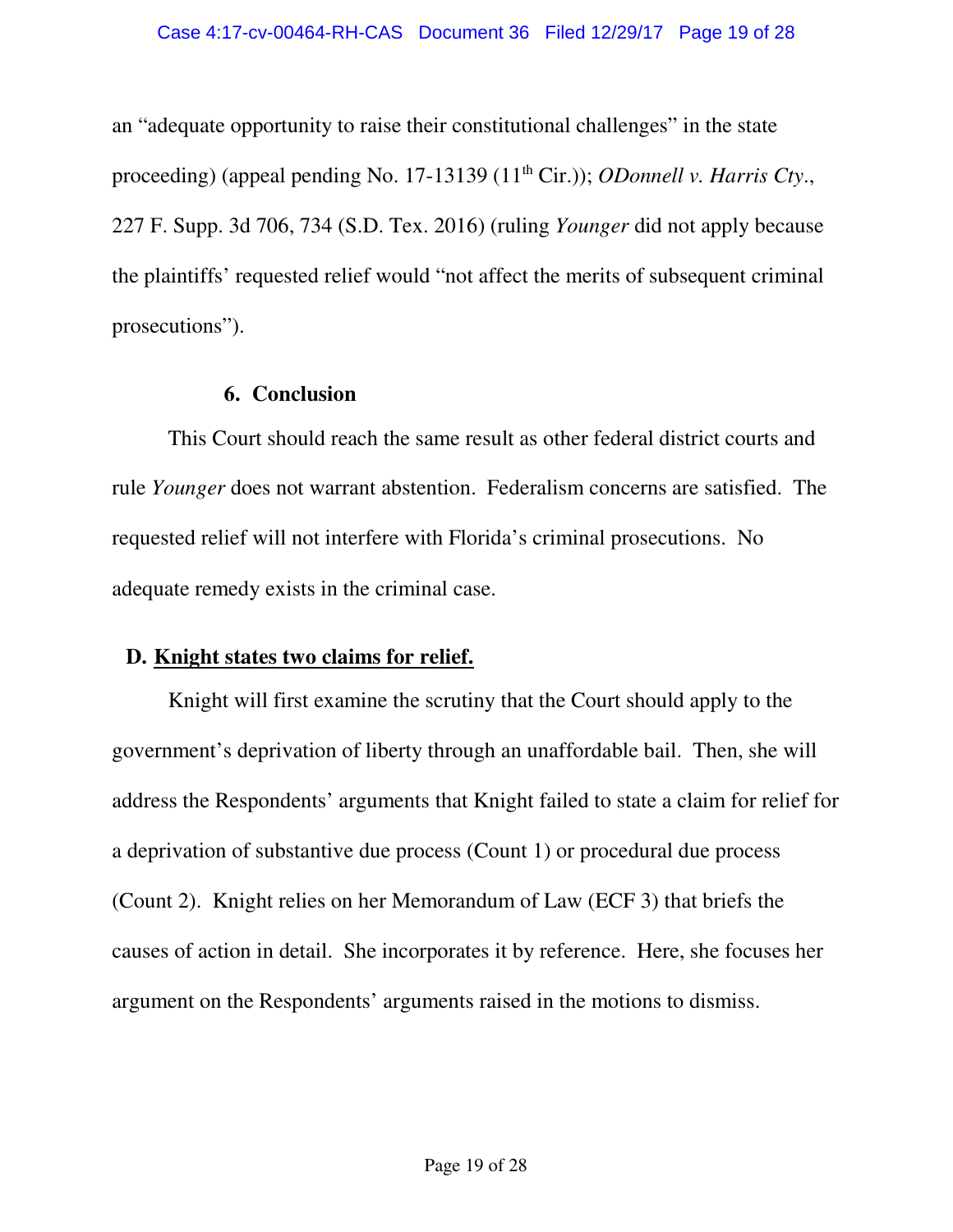#### **1. Strictly scrutiny applies.**

The Due Process Clause of the Fourteenth Amendment provides that "No State person shall ... deprive any person of life, liberty, or property, without due process of law." Its substantive component forbids the government from infringing on "certain 'fundamental' liberty interests *at all,* no matter what process is provided, unless the infringement is narrowly tailored to serve a compelling state interest." *Reno v. Flores*, 507 U.S. 292, 302 (1993) (citing *Salerno*, 481 U.S. at 746); *see also Frazier v. Jordan*, 457 F.2d 726, 728 (5th Cir. 1972) (applying strict scrutiny to detention of those unable to pay fines).

The U.S. Supreme Court's analysis in *United States v. Salerno*, 481 U.S. 739, 750 (1987), reveals it determined pretrial detention was fundamental, thus warranting strict scrutiny. Two features support this conclusion. The mere fact that the Court analyzed the government interest and how the Court discussed the interest demonstrate that pretrial liberty is fundamental.

First, the Court noted the "fundamental nature" of the liberty interest. *Salerno*, 481 U.S. at 750. This characterization was important because the U.S. Supreme Court had long since limited the application of the due process clause to fundamental rights. *See, e.g., Snyder v. Com. of Mass*., 291 U.S. 97, 105 (1934), *cited with approval by Salerno*, 481 U.S. at 751. Unless a right is "fundamental," its transgression does not offend the U.S Constitution. *See Flores*, 507 U.S. at 303.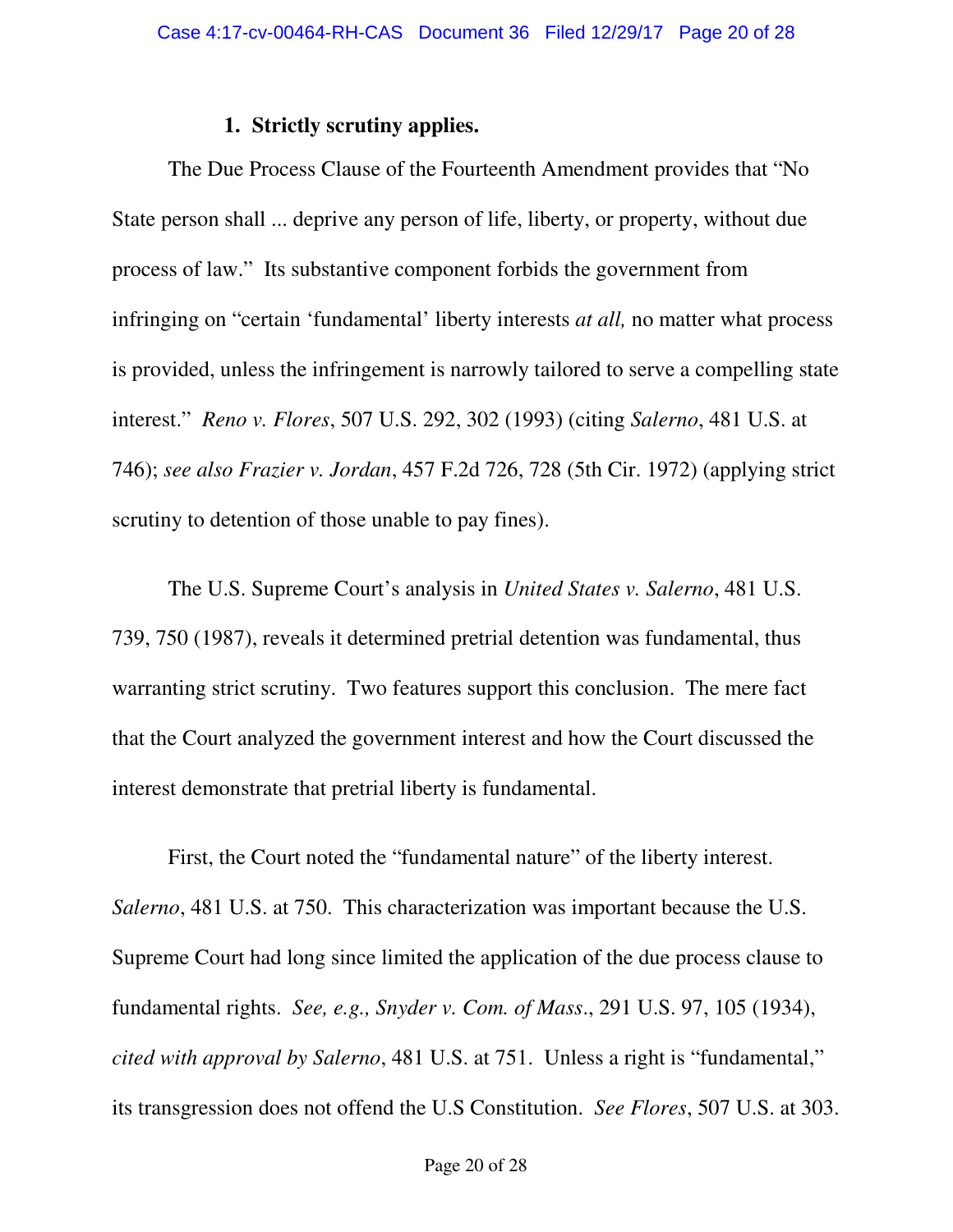Consequently, the mere analysis in *Salerno* of whether the pretrial detention violated substantive due process implies that a person has a fundamental right to pretrial liberty.

Second, *Salerno* characterized the public safety interest justifying pretrial detention as "compelling"—a touchstone of strict scrutiny. *Salerno*, 481 U.S. at 749-750. That public safety was a compelling interest was neither new nor disputed. *Id*. (citing *De Veau v. Braisted,* 363 U.S. 144, 155, (1960)). Nevertheless, *Salerno* went to lengths to explain just how compelling the government's interest in pretrial detention was. "The Bail Reform Act of 1984" invoked a "more particularized government interest" than typical prevention crime. *Id.*, at 750. The interest at stake was "overwhelming" because the pretrial detention statute "narrowly focuses on a particularly acute problem" and "operates only on individuals who … are far more likely to be responsible for dangerous acts in the community after arrest." *Id*. The Court concluded that for the pretrial detention at issue, "society's interest in crime prevention is at its greatest." *Id*. Ultimately, *Salerno* went to these lengths to justify its conclusion that the government interest at stake was "compelling" because this finding mattered. And it could only matter because the Court believed it must judge the pretrial detention statute with strict scrutiny.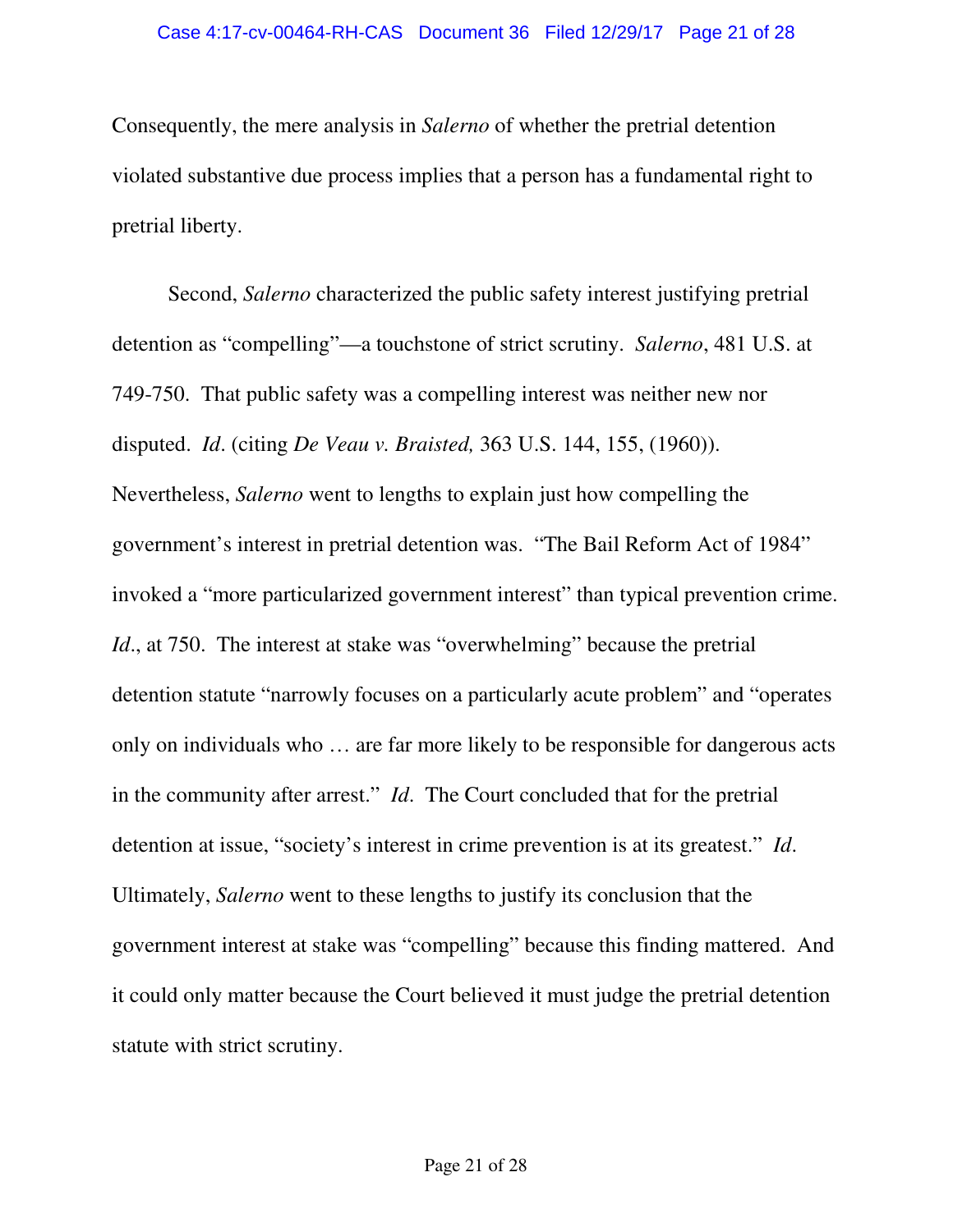Respondents argue that an intermediate scrutiny should apply. Florida's Mot. to Dismiss (ECF 23) at 20. They argue the government's detention through an unaffordable bail should be upheld if it "promotes a substantial government interest that would be achieved less effectively absent the regulation." *Id*. (quoting *Ward v. Rock Against Racism*, 491 U.S. 781, 799 (1989)). However, *Bearden v. Georgia* flatly forecloses intermediate scrutiny for detention of the poor. 461 U.S. 660, 672-73 (1983). The constitutionality of detaining a person who cannot afford to pay a fine turns on whether no "alternate measures" exist to achieve the government's interests, *id*., not whether detention simply effectively aids those interests. Had intermediate scrutiny applied, *Bearden* might have permitted the detention as one way to achieve the government's interest.

The Court should apply strict scrutiny to Knight's claims.<sup>8</sup>

### **2. Substantive due process**

 $\overline{a}$ 

Knight claims the government deprives class members of liberty through the imposition of unaffordable bail without a need. Other less-restrictive alternatives to detention exist. Compl. (ECF 1) at ¶¶ 44-48. Respondents justify the monetary bail as "reasonably calculated to fulfill" the government's interests, *Stack v. Boyle*,

<sup>&</sup>lt;sup>8</sup> The Respondents' arguments about facial challenges appear out of place in a lawsuit that challenges a practice, not a law. Florida's Mot. to Dismiss (ECF 23) at 20. Knight does not address them.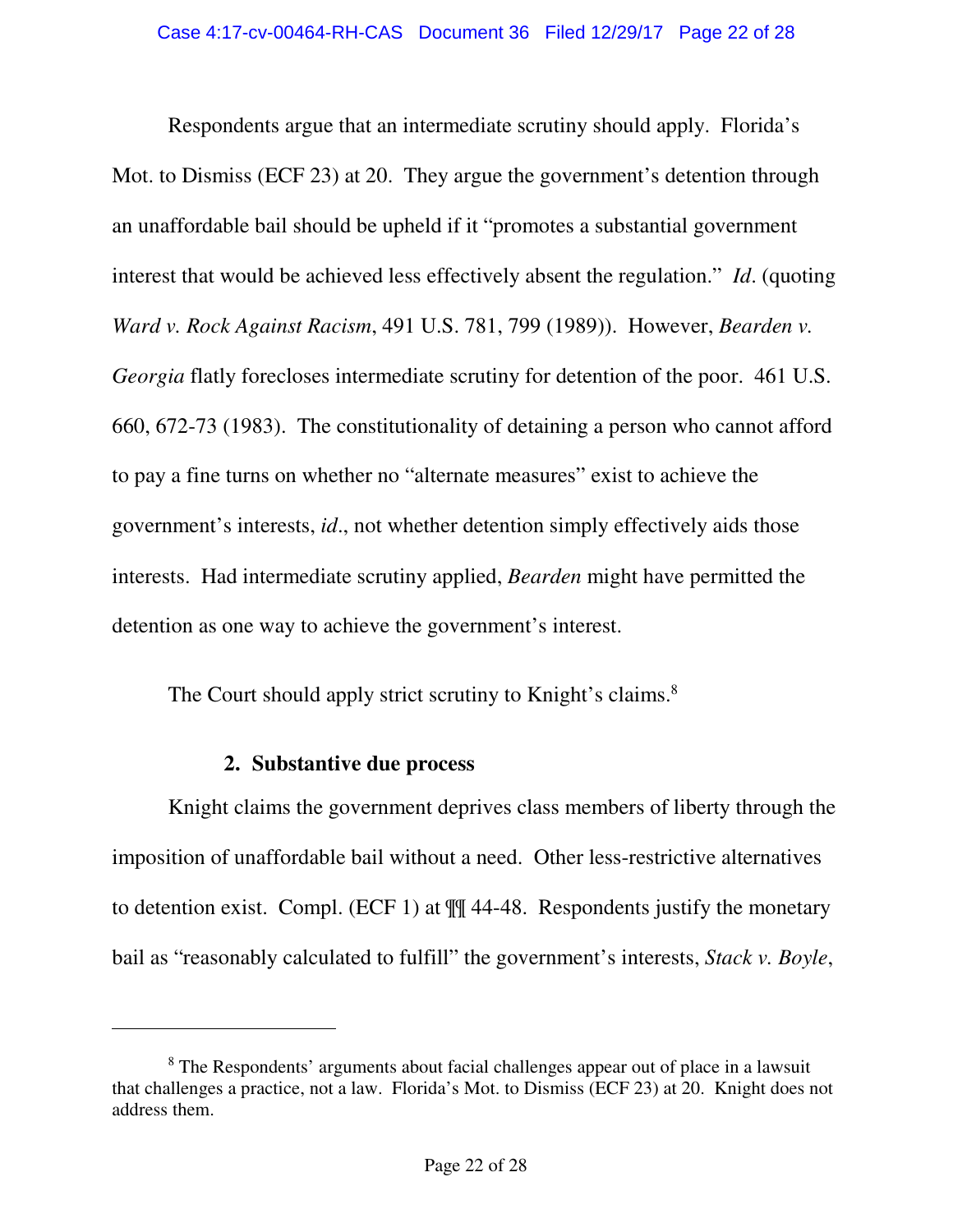342 U.S. 1, 5 (1951). *See* Florida's Mot. to Dismiss at 23-28. They argue the current state laws and rules ensure that the monetary bail is properly calibrated to the government's interest. *Id*., at 28. However, they ignore the question of the availability of less-restrictive alternatives to detention. In this way, they mistake Knight's claim for an excessive bail claim. Yet, in Count 1, Knight makes no argument that the bail is disproportionate to the government's interests. She just claims the government may achieve its interest with a less-restrictive alternative to detention.

Florida has an interest in an accused appearing at future criminal proceedings and public safety. Florida uses bail—broadly defined to embrace all conditions of pretrial release<sup>9</sup>—to reasonably achieve these interests. Knight claims that when pretrial defendants are detained because they cannot satisfy the chosen form of bail—monetary bail—other forms of bail must be considered and discarded as inadequate. Whether a properly tailored monetary bail would also achieve the Florida pretrial interests is irrelevant. Before the government deprives a person of her liberty through an unaffordable bail, it must explore and discount alternatives to detention. Here, no consideration is given to alternatives. Compl. (ECF 1) at 8-9, ¶¶ 30-32. The practice fails strict scrutiny. *See Parents Involved in* 

<sup>9</sup> *See* § 903.011(1), Fla. Stat. (defining bail to "include any and all forms of pretrial release").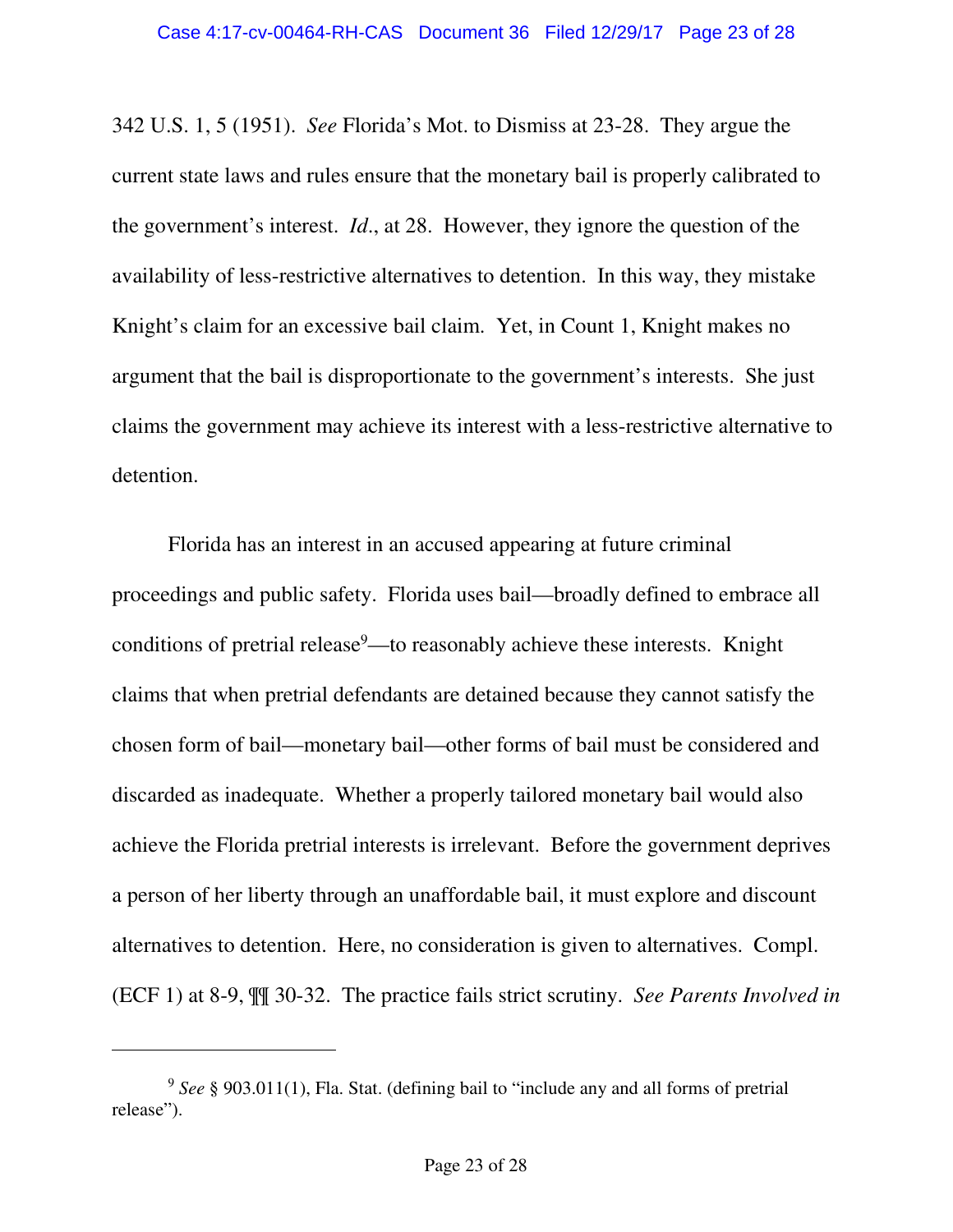*Cmty. Sch. v. Seattle Sch. Dist. No. 1*, 551 U.S. 701, 735 (2007) ("Narrow tailoring requires serious, good faith consideration of workable … alternatives.") (quotation omitted).

Amici Roche raises three additional arguments that may each be disregarded. First, it argues against an indigency exception to bail. ECF 26-1 at 4. However, this misreads the requested relief. Knight does not demand automatic pretrial release because a person cannot afford monetary bail. Instead, Knight seeks release only as a last resort when the government fails to provide constitutional due process after the defendant alerts it that the unaffordable bail results in pretrial detention. Compl. (ECF 1) at 19-20, ¶ C.

Second, the commercial bail industry touts the efficacy of monetary bail by comparing monetary bail against unconditional release. Roche's Br. (ECF 26-1) at 5-6. However, this is a false dichotomy. *Bearden v. Georgia* demands the government consider and discard *less-restrictive* alternatives to detention, not *unrestricted* alternatives. 461 U.S. 660, 672-73 (1983); *see also United States v. Ailemen*, 165 F.R.D. 571, 580 (N.D. Cal. 1996) ("[T]he issue is not how much threat the defendant would pose if he were as free as any law-abiding citizen, but how much threat he would pose if he were released on the most restrictive available conditions" short of detention.). Thus, the question is not whether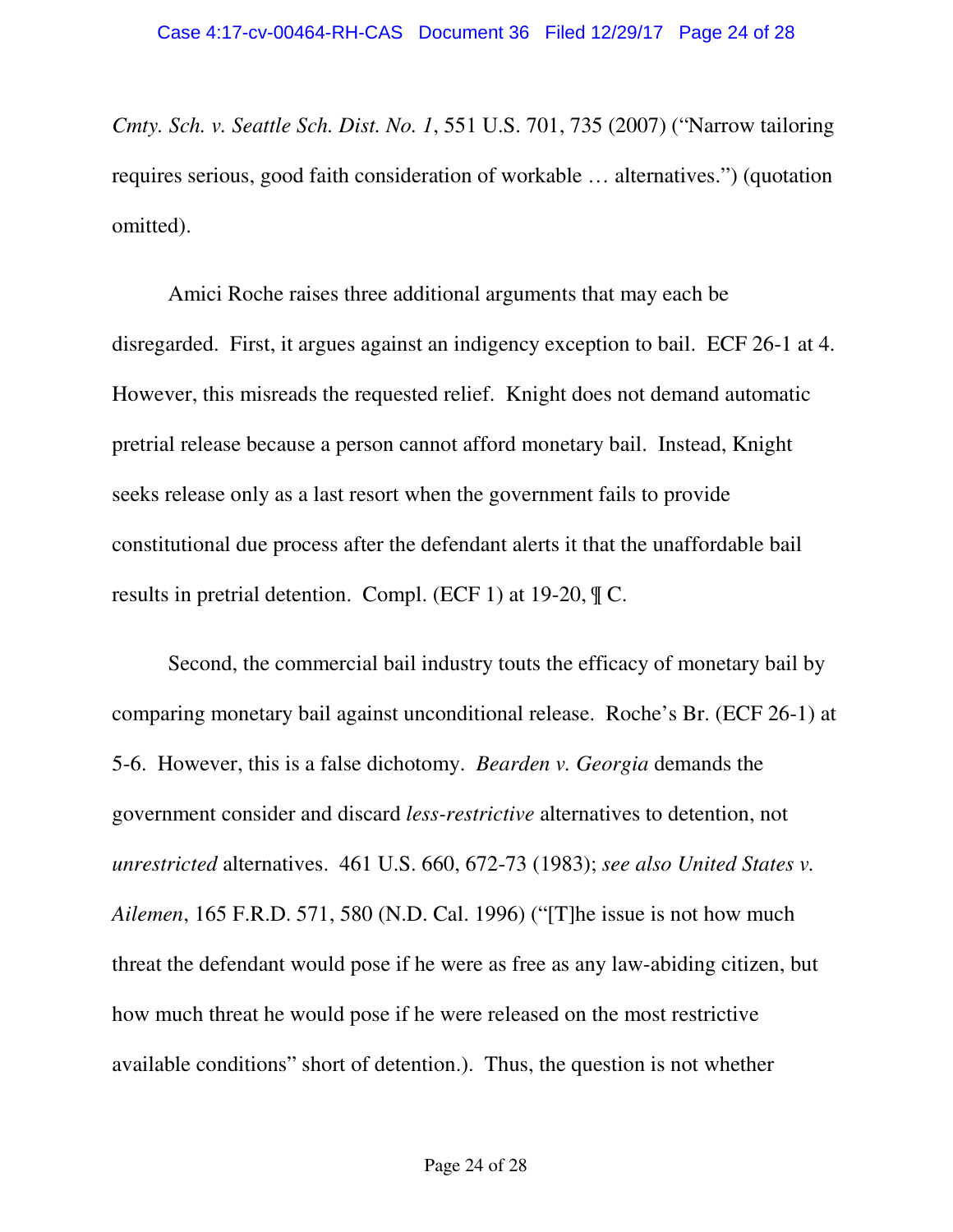#### Case 4:17-cv-00464-RH-CAS Document 36 Filed 12/29/17 Page 25 of 28

monetary bail outperforms unconditional release, but whether the government's interests may be achieved through a less-restrictive alternative to detention through an unaffordable bail.

Third, Roche argues that *Pugh v. Rainwater,* 572 F.2d 1053 (5th Cir. 1978) (en banc) ("*Rainwater II*") forecloses Knight's substantive claim. ECF 26-1 at 10. It misreads the opinion. *Rainwater II* held that a Florida rule was "not facially unconstitutional" when it did not favor other forms of release over monetary bail. *Id.*, at 1056, 1059. Instead, the "rule [was] subject to constitutional interpretation and application," because it did not mandate "pretrial confinement for inability to post money bail." *Id*., at 1058. Although "[t]he incarceration of those who cannot, without meaningful consideration of other possible alternatives, [would] infringe[] on both due process and equal protection requirements," Florida's rule just did not "require such a result." *Id*., at 1057-58. Far from insulating Florida practice of failing to consider possible alternatives, *Rainwater II* expected alternatives to detention would be considered.

Knight stated a substantive due process claim for relief. The Court should deny the Respondents' motion to dismiss.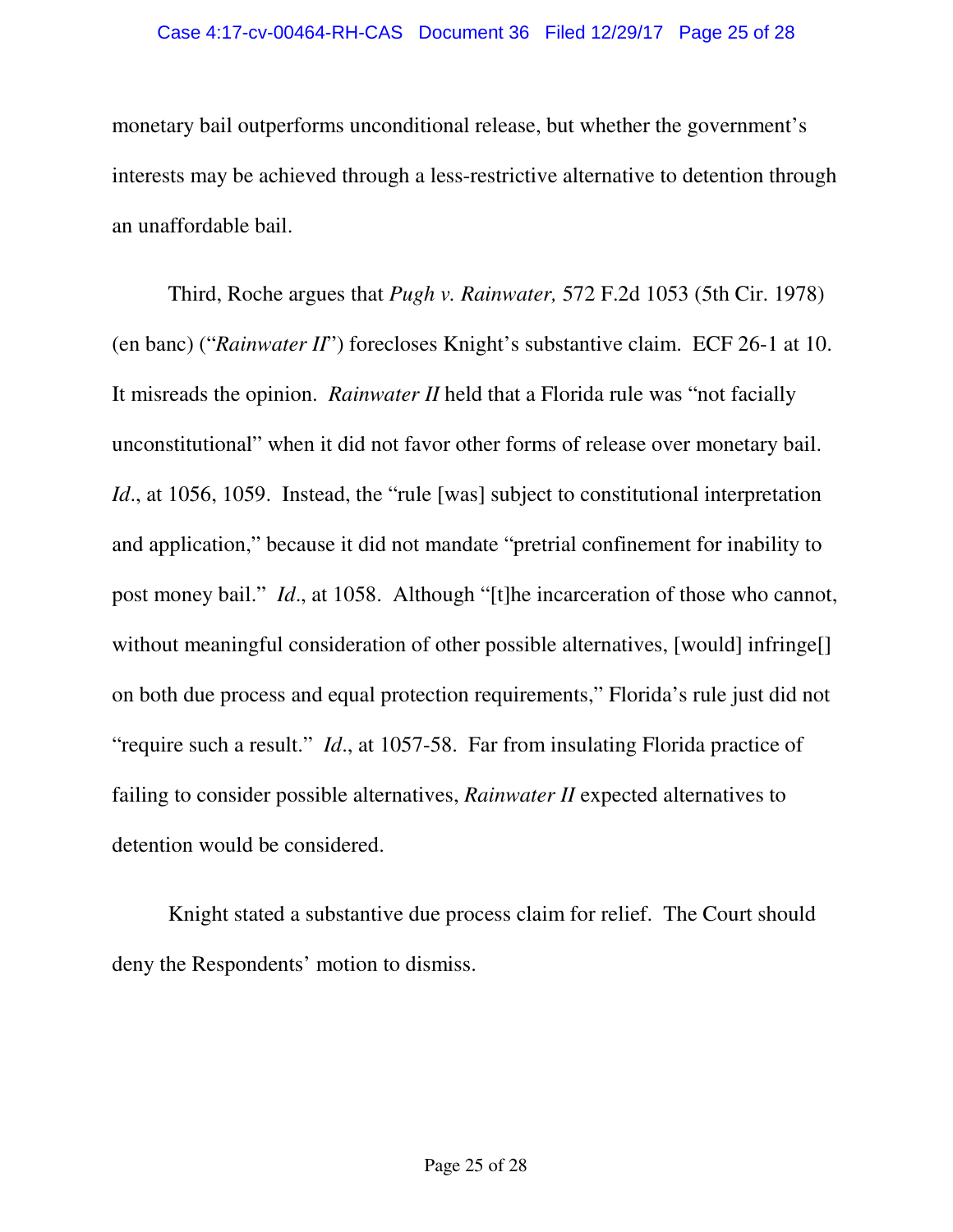#### **3. Procedural due process**

Knight claims the class members held on an unaffordable bail have been deprived of liberty. Accordingly, the government must show the necessity for the unaffordable monetary bail that results in pretrial detention through clear and convincing evidence. Compl. (ECF 1) at ¶¶ 50-51. Furthermore, the bail hearing must substantially comply with the Bail Reform Act of 1984, 18 U.S.C. § 3142. *Id.*, at  $\parallel$  51. The Respondents contest that the federal bail law does not apply to state courts and postdeprivation remedies defeat any procedural claim. *See*  Florida's Mot. to Dismiss at 29-31. However, they mistake the import of "substantially compel[ing] with the Bail Reform Act" and overplay the value of postdeprivation remedies.

Knight does not seek to impose the federal Bail Reform Act on state courts. Instead, Knight proposes the federal law as a clear outline for a constitutional hearing. The U.S. Supreme Court in *United States v. Salerno*, 481 U.S. 739 (1987), upheld the federal law as providing sufficient procedural due process. Accordingly, a district court declaring that a hearing resulting in pretrial detention in Florida must "substantially compl[y] with the Bail Reform Act," Compl. (ECF 1) at 18, ¶ B(3), would provide the government a specific and detailed guidance of what is constitutionally expected.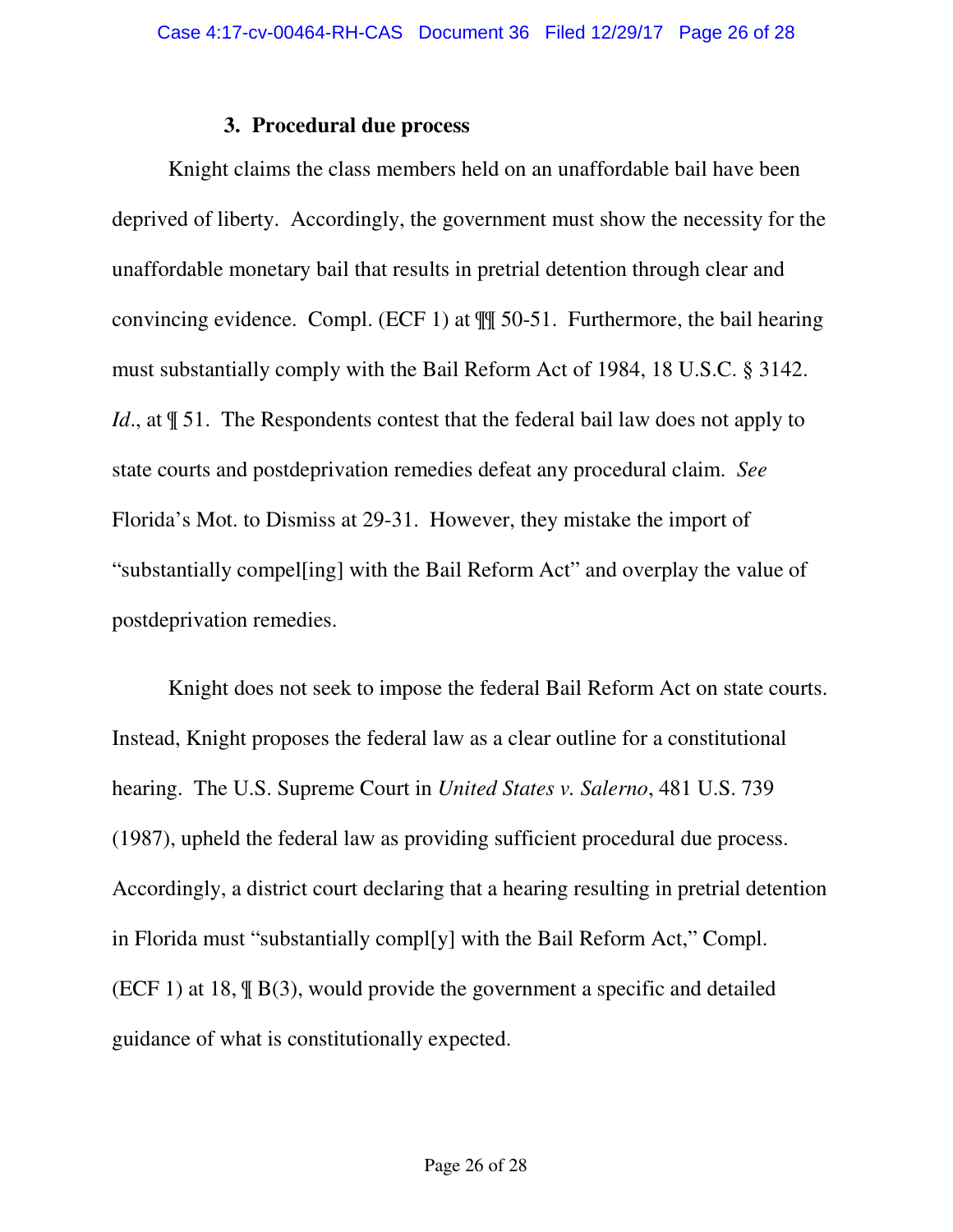The "[U.S. Supreme] Court usually has held that the Constitution requires some kind of a hearing *before* the State deprives a person of liberty or property." *Zinermon v. Burch*, 494 U.S. 113, 127 (1990) ("In situations where the State feasibly can provide a predeprivation hearing before taking property, it generally must do so regardless of the adequacy of a postdeprivation tort remedy to compensate for the taking." *Id*., at 132). Postdeprivation remedies suffice when "they are the only remedies the State could be expected to provide." *Id*., at 128. Yet, this is not one of those times. Here, bail determinations are not only possible, but generally take place, before a person is detained after first appearance in state court. Knight claims those hearings are constitutionally deficient. Only the predeprivation procedures mandated by *Salerno* reduce the risk of erroneous deprivation of pretrial liberty. Accordingly, postdeprivation remedies do not defeat Knight's procedural due process claim.

### **CONCLUSION**

For the foregoing reasons, Knight requests the Court deny the motions to dismiss.